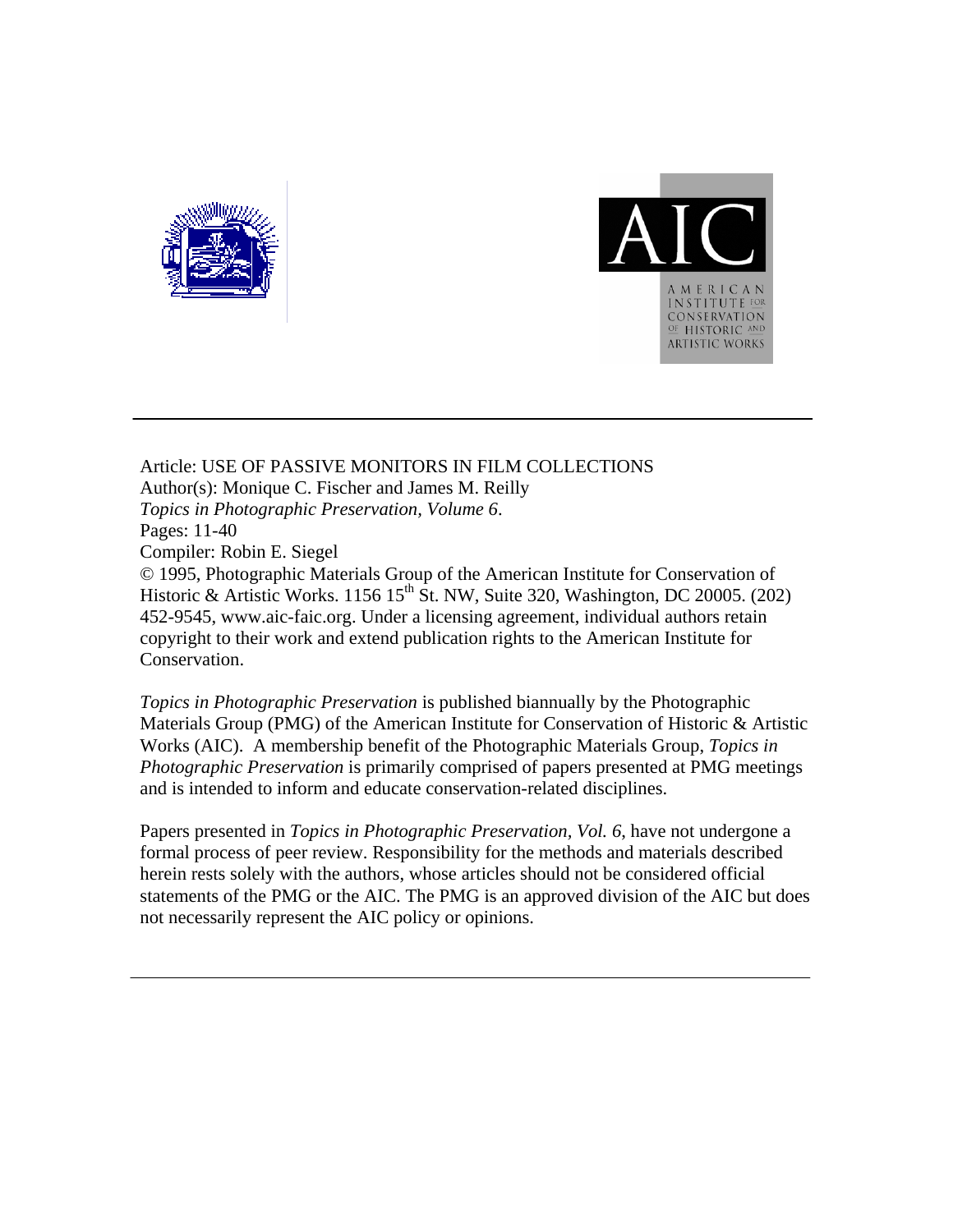### **USE OF PASSIVE MONITORS IN FILM COLLECTIONS**

Monique C. Fischer James M. Reilly

# **ABSTRACT**

The intention of this investigation was to test two commercially available indicators, Film Decay Detector Sensor® (FDD) and Danchek<sup>®</sup> which claim to monitor the degree of degradation of cellulose acetate-based film. Preliminary results have shown that the indicators might be useful. However, their use does involve some subjectivity, since a visual evaluation is required. Some questions have been raised about their long-term stability, which tends to be a problem with any type of acid-base indicator. In addition, studies were done on "home-made" indicator papers to determine if a more sensitive, short-term, semi-quantitative test could be designed. The results obtained are preliminary but acidbase indicators do seem to offer a way of quickly determining an approximate acidity level in film.

# **1. INTRODUCTION**

The environment affects the state of preservation of photographic film. Film left in a poor storage environment will soon begin to lose its strength and image stability. The selfcatalyzed production of acetic acid from side chains of the cellulose acetate support may also cause emulsion degradation and emulsion-base separation, as well as accelerate the rate of deterioration in adjacent films. One method for noting the presence of acids inside a film container is by detecting the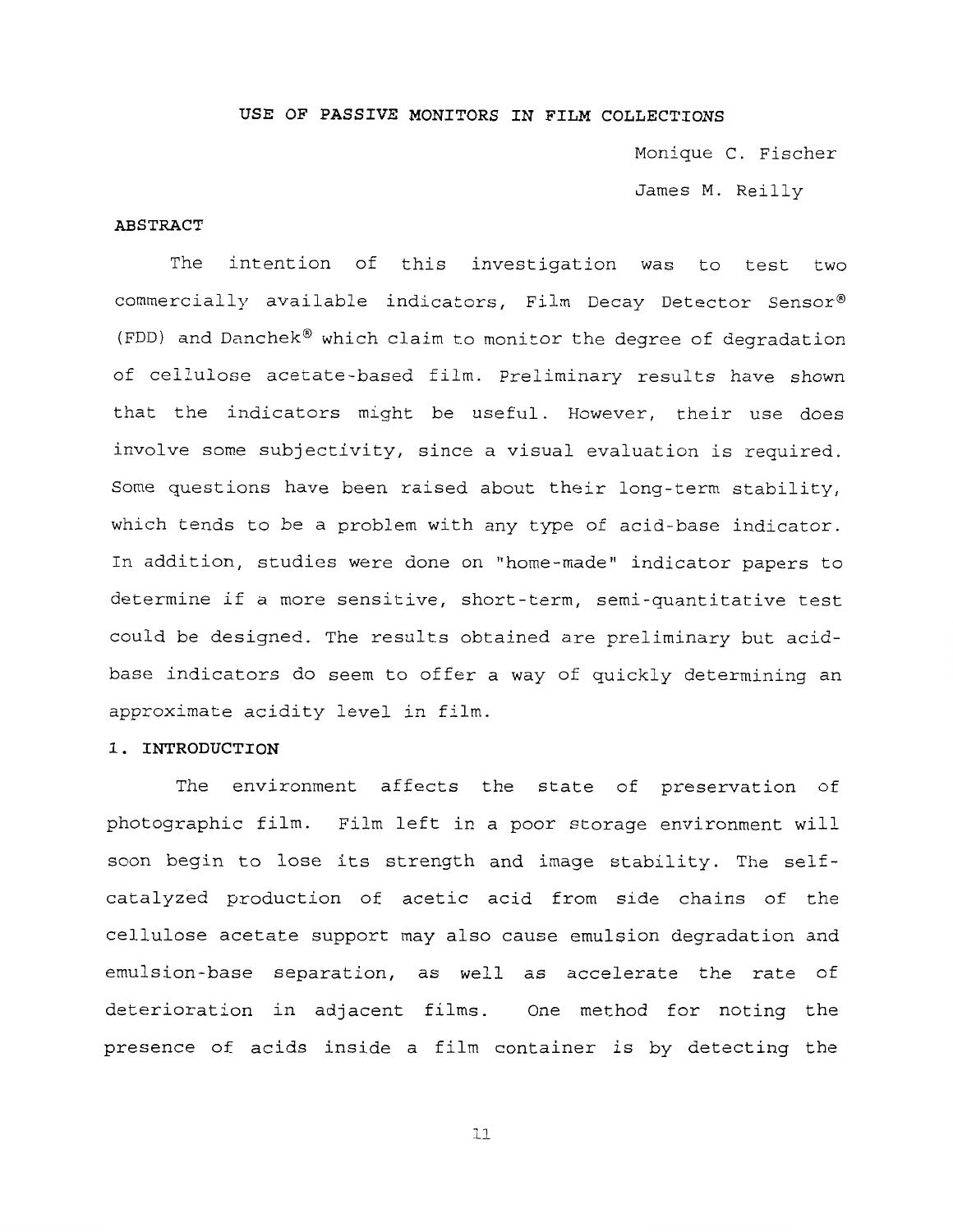acetic acid (vinegar) odor generated. Not only does this involve some subjectivity, but also it can be hazardous to one's health. Therefore, a better method is needed to quickly detect when the first signs of acid are present.

In the past, the use of passive monitors developed for industrial purposes have been applied to the detection of air pollutants in museum environments. Some simple, economical and passive monitors have been developed based on the reactions of pollutants such as formaldehyde, acetaldehyde, acetic and formic acid with specific reagents. <sup>1,2</sup> Passive monitors involving acidbase chemistry have recently been developed for the monitoring of the degree of degradation of cellulose-acetate based film. The acetic acid which is generated lowers the pH, causing the indicator to change color. The use of such an indicator may enable the staff to act before it is too late for the duplication of the affected negatives.

# **1.1 Indicators**

The number of compounds having acid-base indicator properties is very large and comprises of a variety of organic structures. *An*  indicator covering any desired pH range can ordinarily be found.

The effectiveness of an indicator will depend on certain factors which were taken into consideration for this study. They include the following:

1. Indicator concentration should be quite low. Generally, a less concentrated solution is more sensitive.

2. The presence of foreign neutral electrolytes ("salt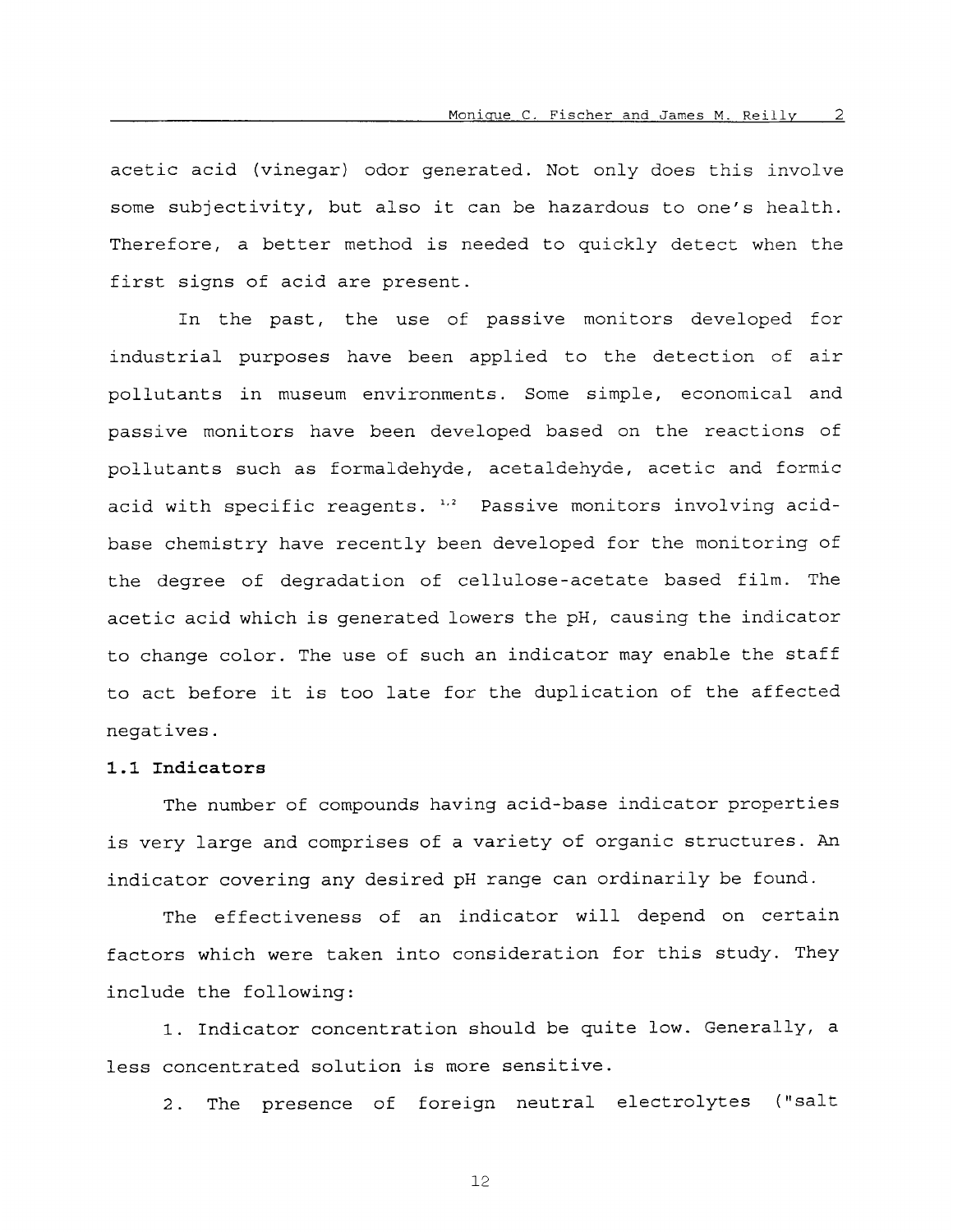effect") alter the equilibrium, usually shifting it to a higher pH, and decreasing color intensity.

3. Proteins and colloids may absorb the indicator and change color.

4. Solvents which are acidic may change the indicator.

*5.* Temperature may also affect the transition interval, causing indicators to shift more quickly to either a basic or acidic color.

Among the many possible indicators, only a few will satisfy the need to detect acetate film degradation. The indicator must be able to detect a weak acid (acetic acid) at the pH range of about  $4 - 6$ .

# **1.2 Commercial Indicators**

Two commercial indicator products are sold in a button form and are used to detect acetic acid in 35mm motion picture film cans. Holes are drilled into the side of the cans, so that the indicator is directly exposed to the air in the can but can be viewed from the outside. One advantage to this approach is that the presence of acetic acid can be detected rapidly, without opening the can. Both manufacturers claim that their product works on a long-term basis.

Danchek<sup>®</sup> contains an indicator, possibly bromcresol green ' dispersed in silica gel. The system is packaged in a. plastic container which is then inserted into the side of the film can. The silica gel is then exposed to the air inside the can. The initial color is green (pH 5.4); when in the presence of acetic acid, the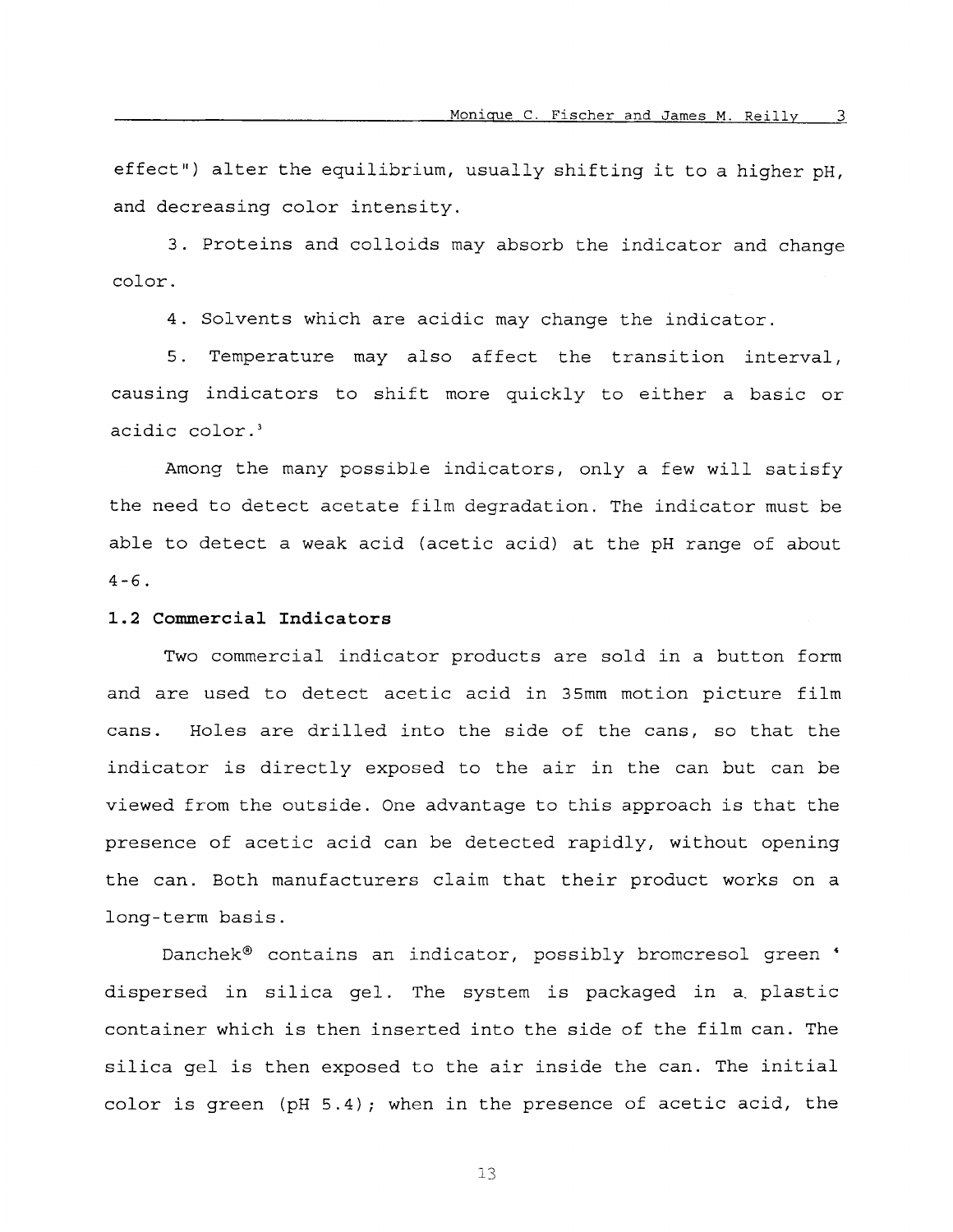color shifts to yellow (pH 3.8).

The Film Decay Detector<sup>®</sup>, FDD, is similar in its application. The indicator is probably the same as that used in Danchek® while the substrate is a filter paper instead of silica gel. The detection system is encased in molded plastic and, like Danchek®, can also be inserted into a film can, exposed to the air inside the can, and easily viewed from the outside.

### **2. OBJECTIVE**

The objective of this study was two-fold: to test the two commercially available indicators, Film Decay Detector® (FDD) and Danchek $^{\circ}$ , and to study various indicators to determine if a sensitive, semi-quantitative and short-term test could be designed. A simple and easy test could approximate the acidity level of the film and be a substitute for an acidity-titration measurement that is used in research studies. The free acidity-titration procedure is not a commonly used test among archivists and conservators since it requires a chemical laboratory and is destructive.

# **3. MATERIALS** AND **SUPPLIES**

The following materials and supplies were used in the experiments described below:

\*Kodak@ Color Film on triacetate base--Samples were tested after they were processed both as Dmax and Dmin.

\*Calorimeter-X-rite@ 938 Spectrodensitometer

\*Atlas@ Ci65 Weatherometer

\*Indicators: solutions were made to concentrations listed in *The Merck Index (11th edition)* ,' except chlorophenol red which is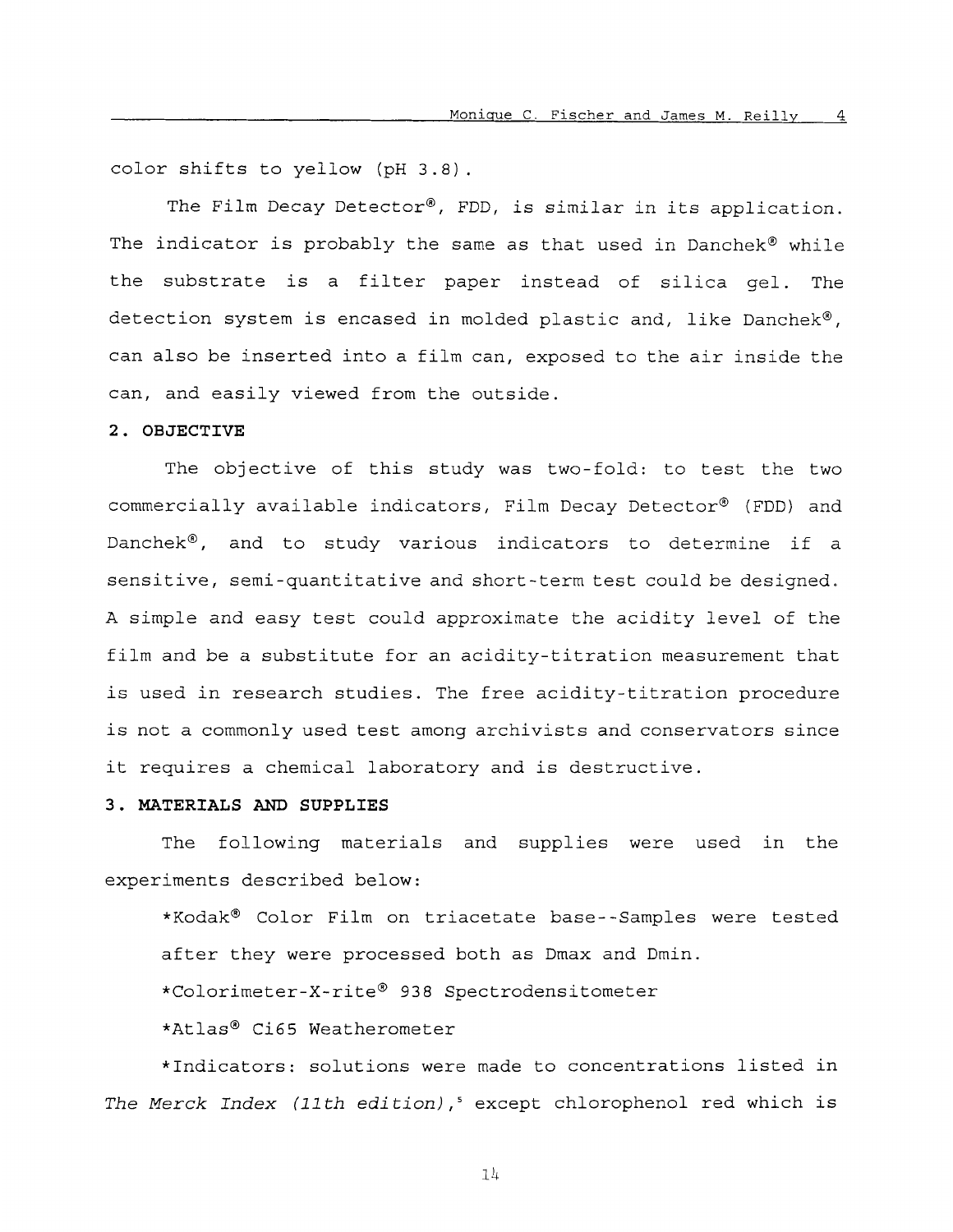listed in the *CRC Handbook of Chemistry and Physics.6* 

## **4.0 EXPERIMENTAL/RESULTS**

The color change of the commercial indicators and "home-made indicator papers were observed and recorded with a Colorimeter-Xrite@ 938 Spectrodensitometer, measuring with CIELAB values. All three values (L\*, a\* and **b\*)** were measured with a colorimeter. The L\* and b\* values were used in evaluating the shift of the indicators since there was a change in lightness and in the blueto-yellow color range.

## Experiment #1: The effect of different acidity levels.

The commercial sensors were tested for their ability to detect different acidity levels in film. Four *50'* rolls of motion picture film were incubated (90°C/50% RH) to achieve free acidity levels' of 0.1, 0.2, 0.4 and 0.7 and then re-conditioned at 50% RH. (IPI has suggested that a free acidity value of 0.5 is the "autocatalytic" point where serious "vinegar syndrome" deterioration, acetic acid production, begins to occur.) One 50' roll was conditioned at 50% RH and used as a fresh film sample (0.02 free acidity). The two indicators were inserted into the appropriate 35mm motion picture film cans with the differing acidity levels. The film cans were sealed with tape.

It was observed that the 0.4 and 0.7 samples shifted the  $FDD^{\otimes}$ indicator towards yellow within two hours. The Danchek® indicator also shifted, but at a much slower rate; about 1/4 of the silica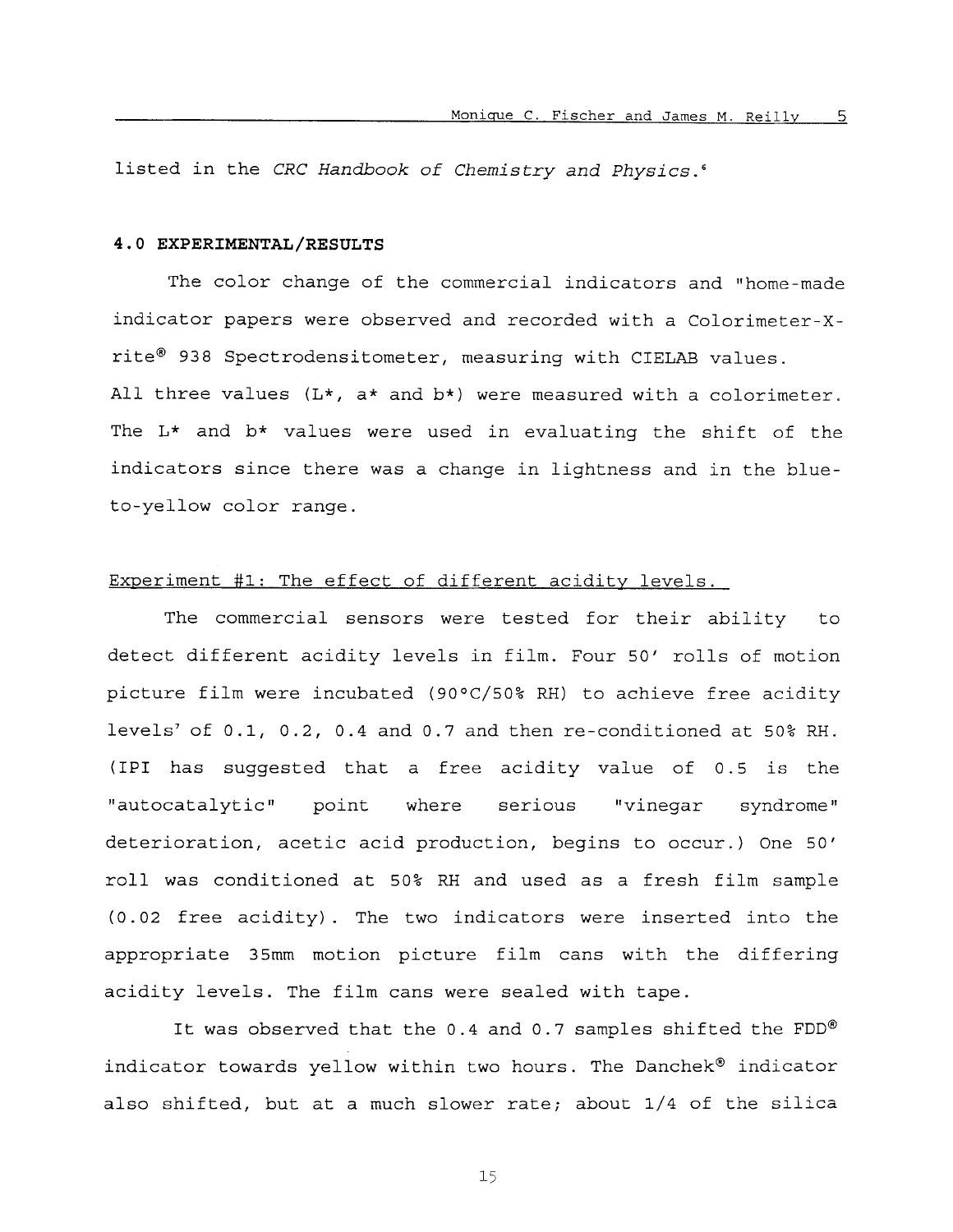gel had turned yellow in two hours. After 24 hours, the color shift for both products was complete. Generally, anything above 0.4 showed significant visual change while samples below an acidity level of 0.2 did not shift towards a yellow color. The amount of acid which was given off at these low levels was not enough to the reach the pH at which the color change occurs.

These preliminary results indicate that these products can accomplish what they claim, that at a specific acetic acid level the sensor can shift from green to yellow. The results are also significant since 0.4 is a level at which acid starts to show autocatalysis. Laboratory studies at the Image Permanence Institute show that the reaction is autocatalytic at 0.5 acidity level. (A note of caution: only acetate was tested, even though the manufacturers of FDD claim that their product works for nitrate film. Since nitric acid is a stronger acid (lower pH) than acetic acid, the indicator may not produce the same results as with acetate film.)

A Colorimeter-X-rite® 938 Spectrodensitometer, measuring with CIELAB values  $(L*, a*$  and  $b*$ ) was used to quantify the shift of the FDD indicator. As the acidity levels rose, there was **a**  corresponding increase of both L\* values (lightness) and b\* values (shift from green to yellow). **(See Figures 1** & **2.)** Visual observation corresponded with the quantitative results.

# Experiment #2: The effect of containers.

A *50'* roll of film was incubated **(9OoC/50%** RH) until it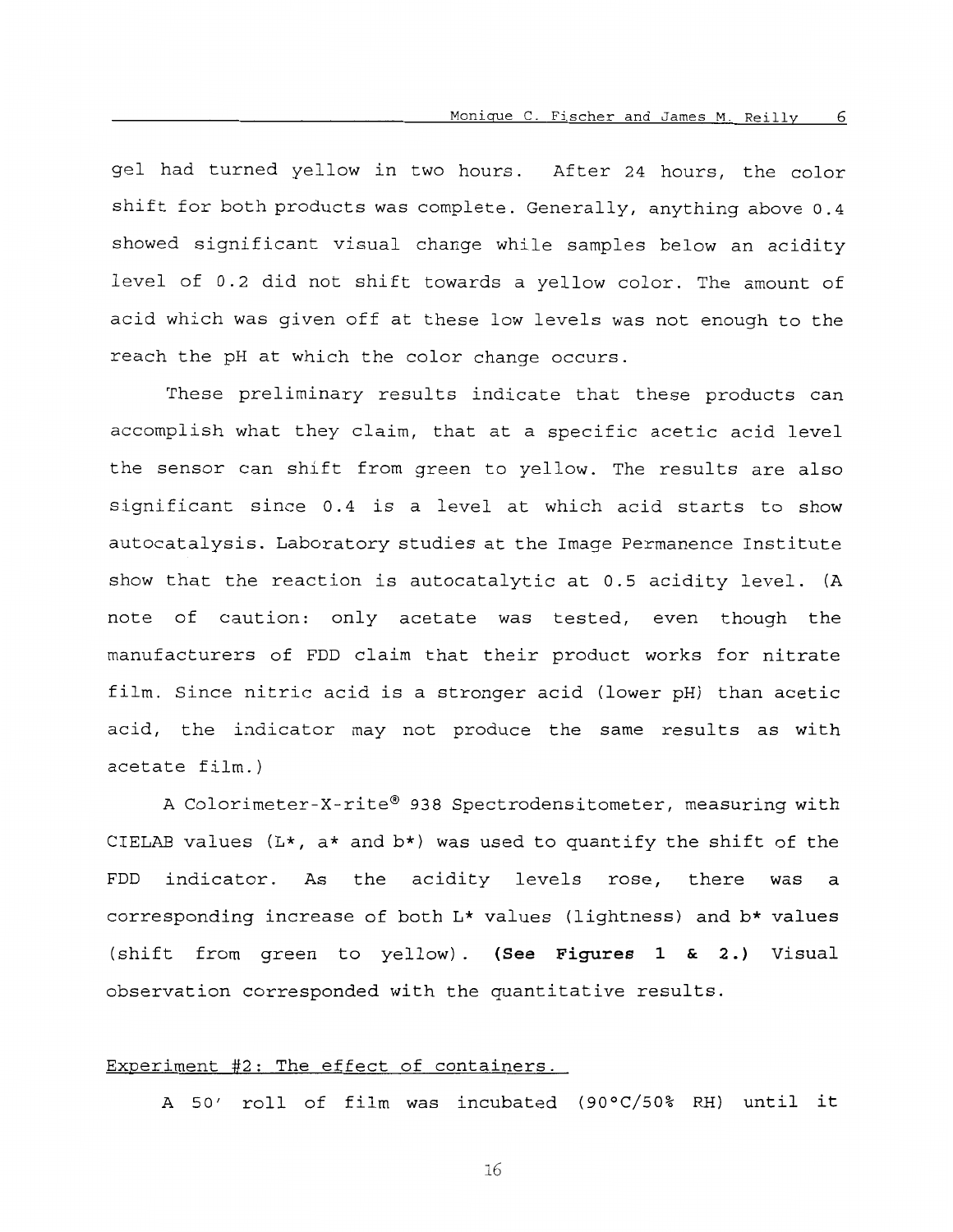reached an acidity level of 2.0. Half of the roll was placed in an untaped can and the other half in a microfilm box (also conditioned at 50% RH). One box was prepared with no film. A set of containers was prepared for each indicator. The color shift was observed and recorded.

The commercial indicators shifted more quickly in the film cans than the microfilm box. The complete shift in the microfilm box was 3 1/2 hours for both indicators while the change in the film can took 50 minutes. This indicates that the acetic acid may be absorbed into the cardboard microfilm box thus lowering the acidity level of the atmosphere within the container. Since a container is a factor, sufficient time must be given before noting any color change and determining if the acetate-based film is generating any acetic acid.

### **4.1 "Home-made" Indicators**

# Experiment #3: Effect of different indicators.

The following indicators were chosen because of their ability to detect weak acids at the pH range of about 4-6. Indicator solutions were made which were based on the formulas listed in *The Merck Index (11 th edition)* :

\*Bromothymol blue: (pH 6.0 yellow, pH 7.6 blue) Dissolved 0.1 g in 100 ml of 50% anhydrous alcohol.

\*Chlorophenol red: (pH 5.2 yellow, pH *6.8* red) Dissolved 0.lg in 23.6 ml 0.01M NaOH + 226.4 ml of water.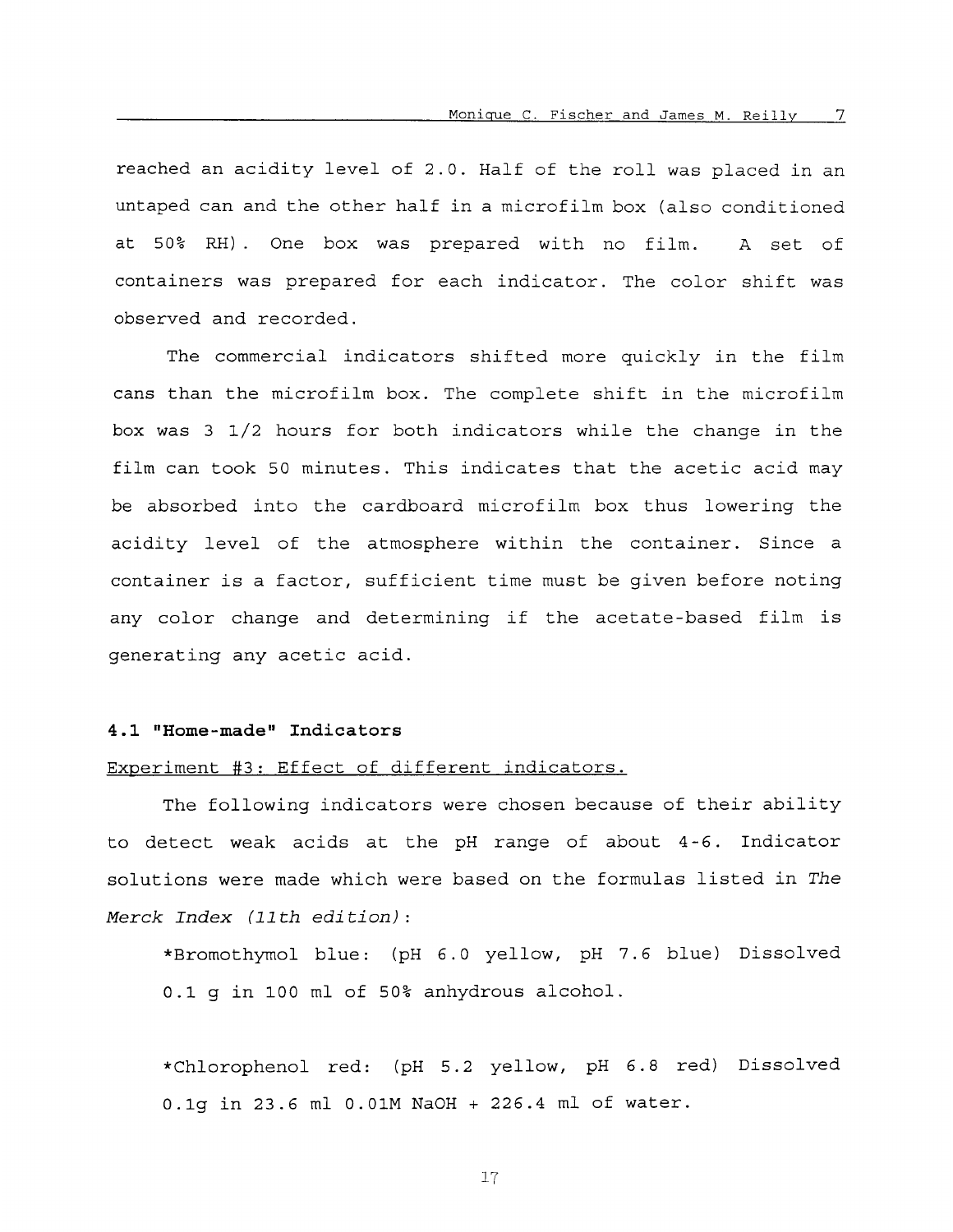\*m-Cresol purple: (pH 5.2 yellow, pH 6.8 purple) Dissolved *0.1* g in 26.2 ml *of* 0.01M NaOH and 223.8 ml water.

\*Methyl red: (pH 4.4 red, pH 6.2 yellow) Solution prepared as 0.1% in methanol.

\*Bromcresol green: (pH 3.8 yellow, pH 5.4 blue-green) Dissolved **0.1** g in 250 ml of anhydrous alcohol.

The indicators, formulated as listed above, were applied to Whatman<sup>®</sup> #1 filter paper. The prepared indicator papers were placed in film cans with incubated film at 0.1, 0.2, 0.4, 0.7 acidity levels and fresh film, 0.02, as a control. For each indicator, the color shift as measured by the colorimeter was observed and recorded.

Of the five indicators tested, bromcresol green gave the most satisfactory results. **(See Figures 3** & **4)** The other four indicators, bromothymol blue, m-cresol purple, methyl red and chlorophenol red changed at an inappropriate pH. The color shift of these indicators could not be easily distinguished and they also shifted in the fresh film can. The color change pH range of the other indicators were closer to neutral (pH *7)* than bromcresol green. Therefore, lower concentrations of acid easily shifted the color of these indicators, even in the fresh film can. Methyl red which has a lower pH range than the other three indicators had potential as an indicator paper but the shifting of the color in the fresh film can took one week instead of a day.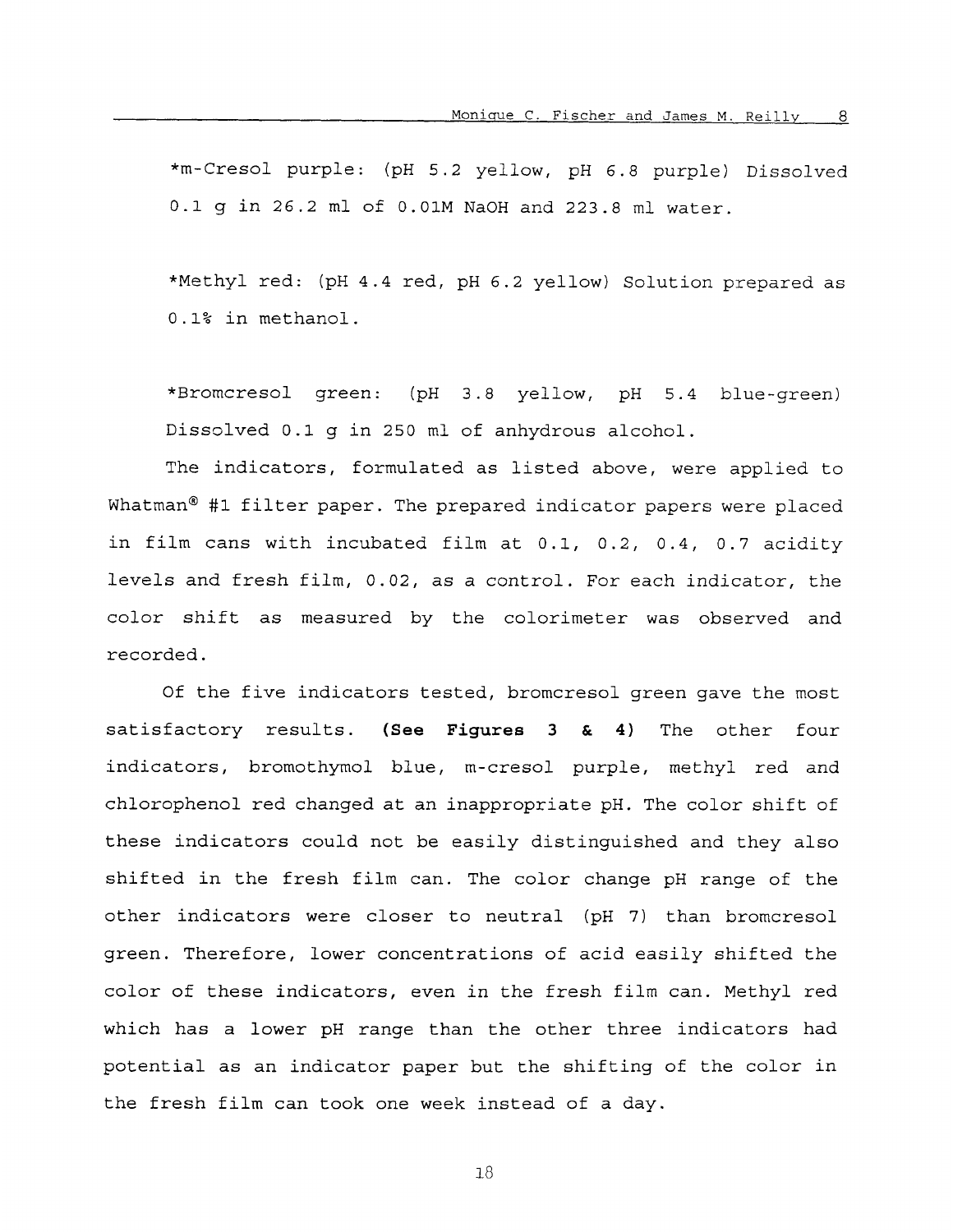As seen in figures *3* & 4, there is an initial color shift within the first four hours which levels out immediately. This demonstrates that these "home-made" indicators can only be used as short-term tests. A further study was made which compared a 24-hour exposure and five-day exposure at the same acidity levels. No significant change of color or lightness was observed in the fiveday exposure over the 24-hour exposure. The color change was consistent between 24 hours and five days. *(See* **Figures 5** & *6.)* 

For bromcresol green, *The Merck Index* lists two procedures for preparation of these indicators. One formula which uses water is prepared for use as pH indicator. The other solvent, alcohol, prepares the indicator for volumetric work. Comparisons between the different solutions were made. The alcohol-based indicator had greater color saturation when applied to the substrate. Testing at different acidities indicated that the alcohol-based indicator exhibited a greater color shift (increase in b\* values) which was easier to distinguish. The lightness (L\*) shift showed no significant difference between the two solvents. *(See* **Figures** *7* & *8.)* 

In addition, the pH of the various indicators was increased with 0.1N NaOH to a pH of 12 in order to make the indicator papers more "sensitive". The addition *of* the base actually increases the amount of acid necessary to reach the pH at which the color change will occur. In the case of bromcresol green this was advantageous since it increased the color change pH range. Accordingly, the bromcresol green indicator paper provided a greater visual change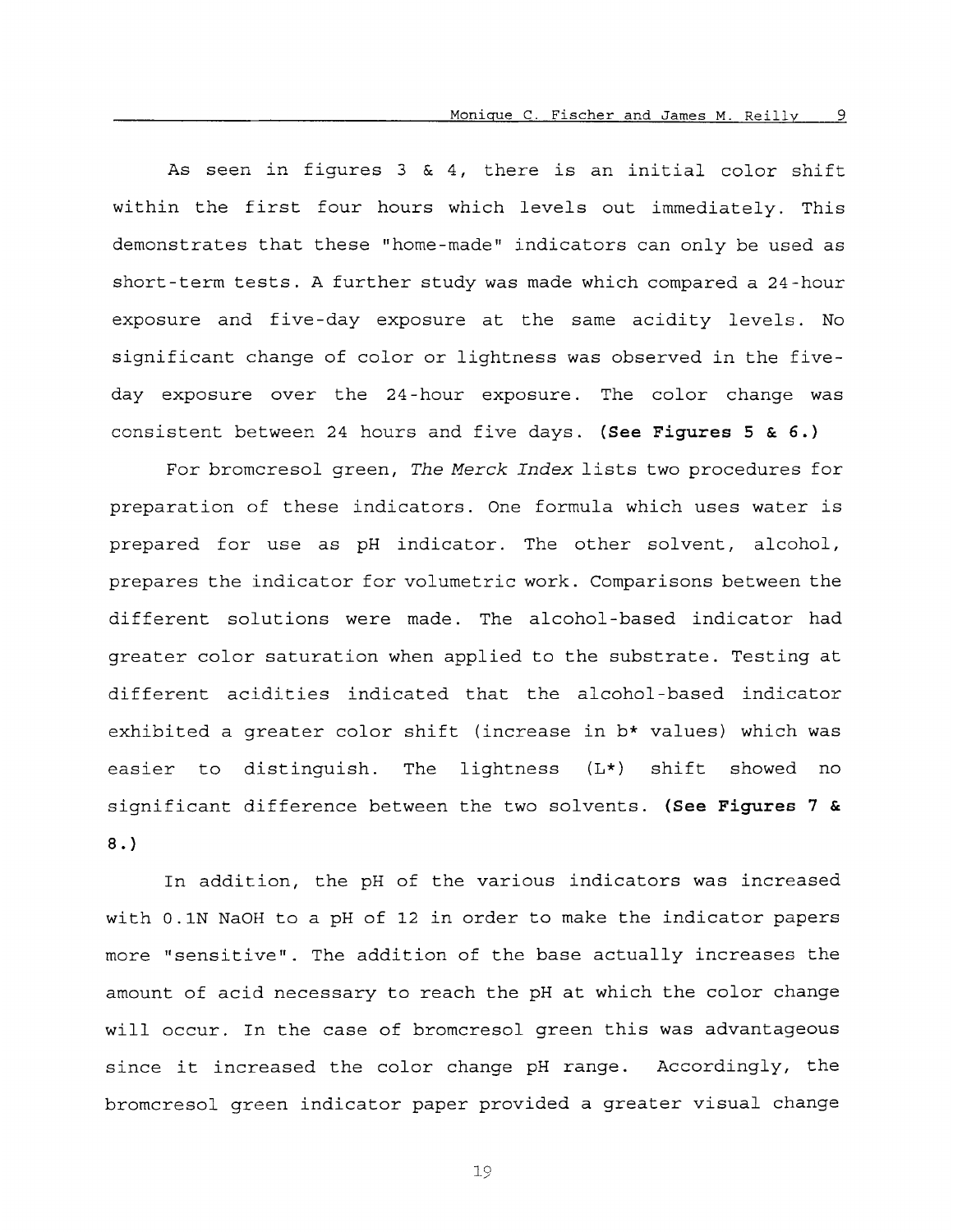from blue to green to yellow instead of green to yellow **(See Figure 9.)** 

# Experiment #4: The effect of different substrates.

In Experiment #3 it was determined that bromcresol green on filter paper gave satisfactory results in detecting acetic acid in 35mm film cans. Other substrates needed to be tested in order to determine if they would either increase or decrease the sensitivity of the indicator. Indicators were prepared as above and applied to various papers, such as Whatman glass micro fiber filter paper and Whatman" SG81 paper (a chromatographic paper which combines cellulose and large pore silica gel).

Comparisons were made between Whatman@ filter paper and Whatman<sup>®</sup> SG81 using a Colorimeter-X-rite<sup>®</sup> 938 Spectrodensitometer, measuring with CIELAB values (L\*, a\* and b\*) . Both papers were placed together in 35mm motion picture film cans at with ranging acidity levels (0.04 to 0.7) . A slightly greater shift was observed for the SG81 paper versus the filter paper for both color (b\*) and lightness (L\*). The greater shift observed in the SG81 paper was not significant enough to change use of the substrate, since this paper is much more costly than Whatman #1. **(See Figures 10** & **11).** 

Another substrate tested was Whatman<sup>®</sup> glass micro fiber filter paper. The basicity of this paper was too great. (N.B. This **is**  essentially the same effect as adding 0.1 NaOH to the indicator.) In fact, it made the indicator less "sensitive" and did not allow the indicator to shift in the presence of acetic acid. Whatman®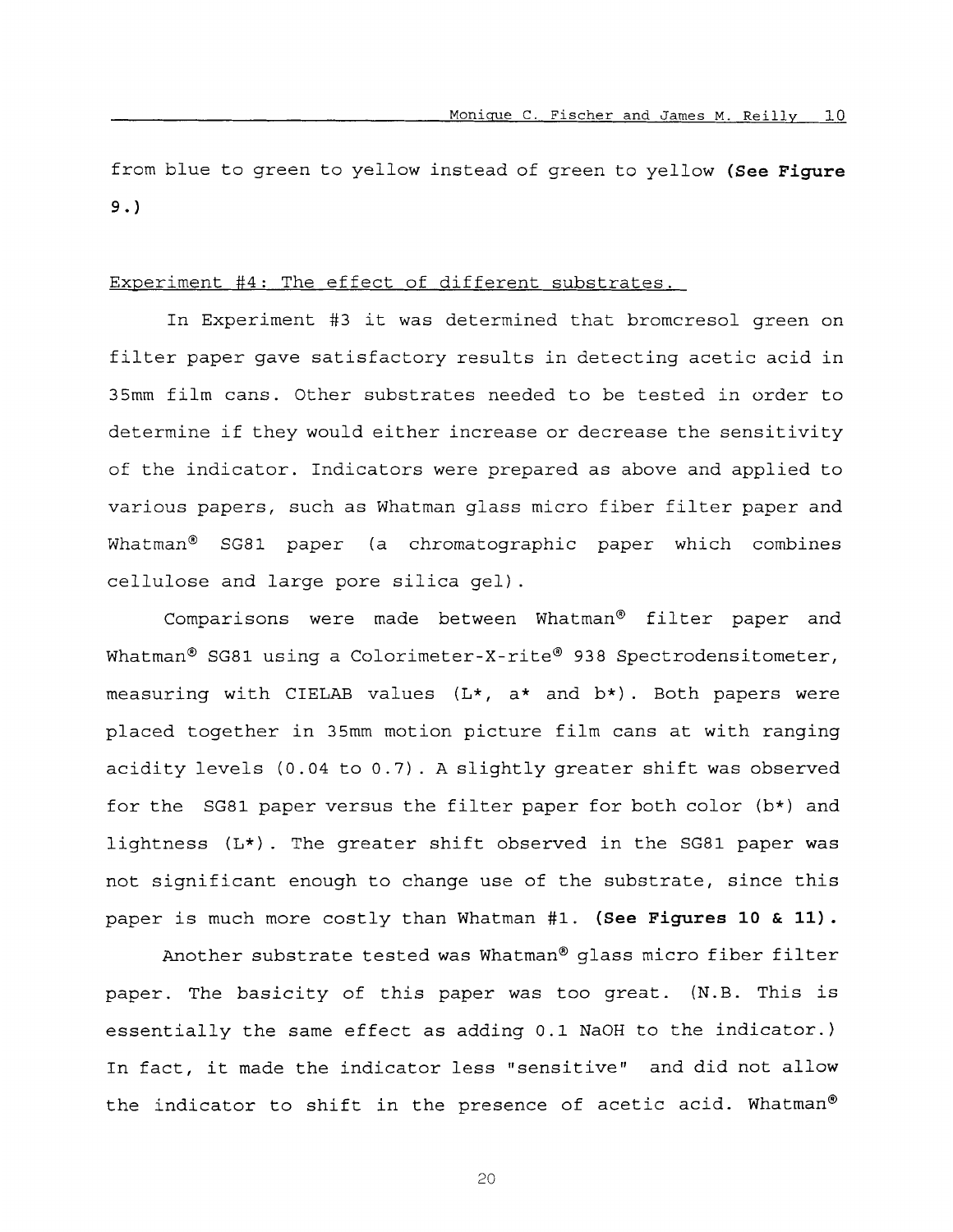filter paper became the substrate of choice.

## Experiment #5: The effect of relative humidity.

Preliminary results show that the "home-made" indicator shifts at a slower rate at 20% than at 50% RH. **(See Figures 12** & **13.)** In addition, smaller changes were evident at 20% RH for both color and lightness than at 50% RH. Since the indicator color change reactions require moisture, they work more efficiently in an aqueous environment and at a higher relative humidity.

To study the effect of relative humidity on the indicator papers, 100' rolls were incubated at **9OoC/50%** RH until they reached the free-acidity levels of 0.1, 0.2 and 0.4. Two rolls were obtained at each acidity level. One was subsequently conditioned to 20% and the other to 50%.

The buttons and "home-made" indicators papers were inserted into the cans which contained the conditioned film. Fresh film (0.02 FA) and fresh film (0.02 FA) in the dark, conditioned at the same relative humidities, were used as controls. The change of the buttons were observed over a short period of time.

The Danchek@ indicators placed in the cans with film conditioned at 20% RH showed a much slower shift within the first 24 hours of observation. After 24 hours the color shift was complete for the 0.4 free acidity (50% RH) sample. Only 1/2 of the silica gel for the Danchek<sup>®</sup> 0.4 free acidity sample at 20% had shifted. The color shifts of the FDD® indicator at different RH values was more difficult to distinguish but **a** significant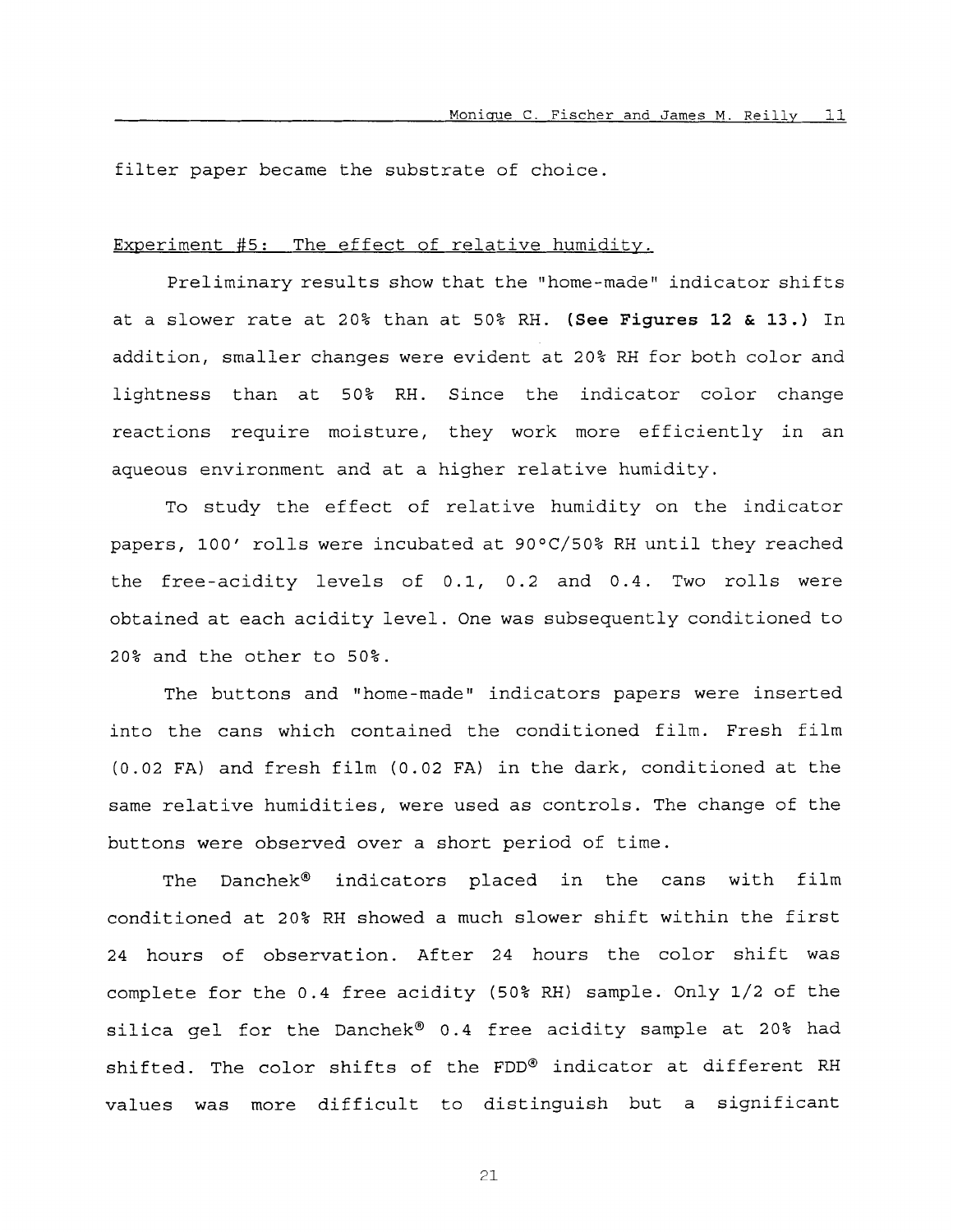difference was observed between the fresh film and 0.1 free acidity samples.

After five days the color shift for both the FDD® and Danchek® monitors was complete. The monitors in metal cans with film conditioned to 20% exhibited the same color as those films conditioned at 50%. This investigation indicates that relative humidity affects the shift of the monitors.

The shift of the "home-made" indicators was also slower at 20% RH than at 50% RH, for all the different acidity levels. The 0.4 free acidity sample conditioned at 50% shifted from blue to greenyellow within four hours while the same sample conditioned at 20% took 24 hours to complete the same shift. The lower the free acidity level, the greater the lag time between 20% and 50%. The controls did not shift over the same period of time; they remained blue.

Since relative humidity is a factor, sufficient time of 24-72 hours must be given before noting any color change. This amount of time will allow the indicators to shift completely. The results of the color shift will then be associated with the deterioration of cellulose acetate-based film for both the commercial indicators and "home-made" indicator papers.

# Experiment #6: The effect of light.

Indicators are organic dyes. When they are exposed **to** the open air they may exhibit pH related changes due to the absorption of CO, and  $H_2O$  ( $H_2CO_3$ ). Exposure to light may result in fading which is not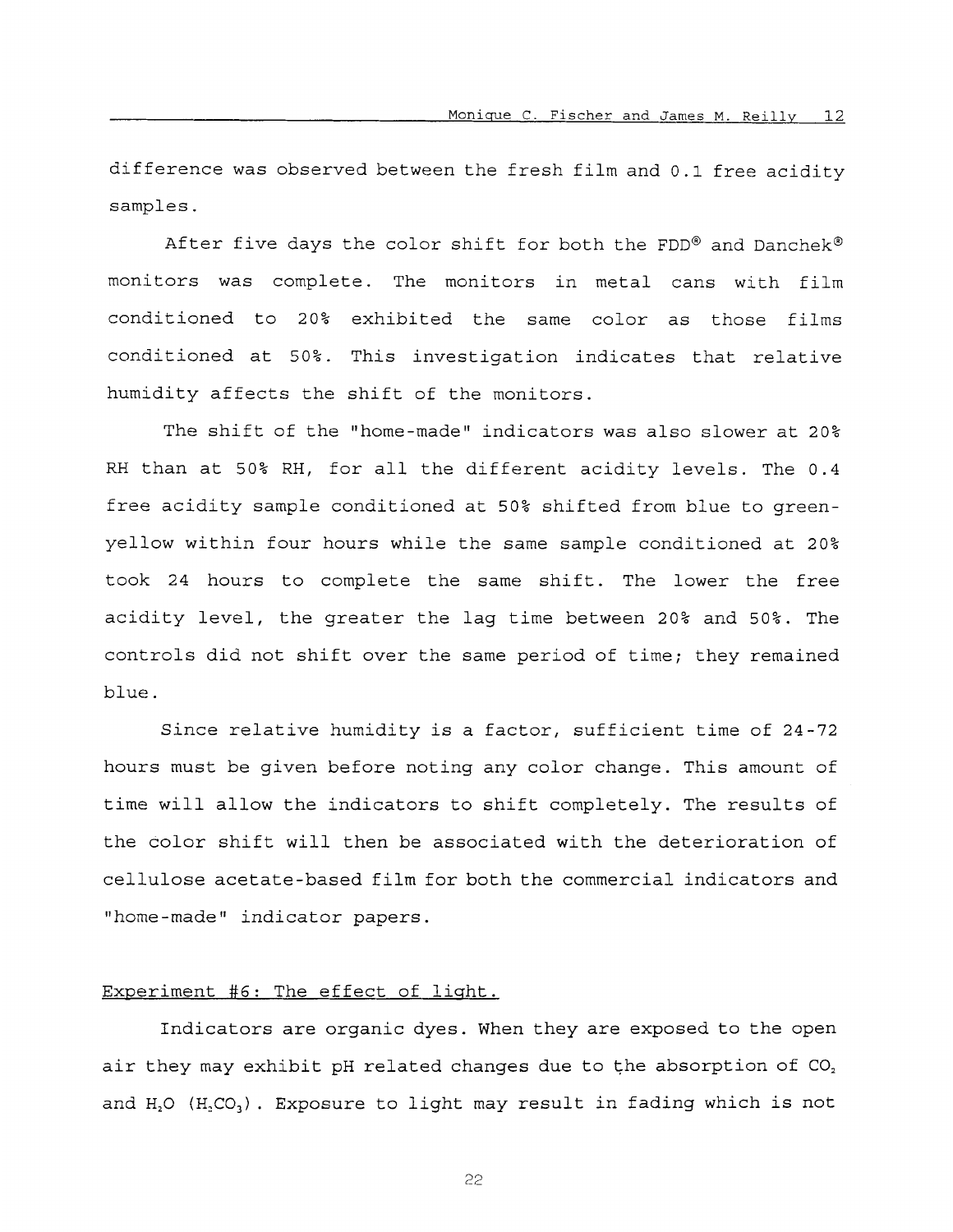a pH related change, displaying results not associated with the detection of acetic acid.

In order to study the effect of the environment further the commercial indicators and the "home-made" indicator papers were placed in an Atlas® Ci65 Weatherometer and exposed to 50 klux xenon for 8 hours. Control buttons which were kept in the dark for the same length of time were compared to those exposed to the xenon light. The color change was observed and recorded with a Colorimeter-X-rite<sup>®</sup> 938 Spectrodensitometer, measuring with  $L^*$ , a\* and b\* values.

A significant visual difference was observed for both the FDD" and Danchek®. When measured with the colorimeter (see Figures 14 & **15),** the FDD@ had lightened considerably (increase in L\* values) while color ( $b*$  values) change was minimal. Danchek<sup>®</sup> had a greater change in color (increase in b\* values) while light fading (L\* values) exhibited minimal change.

The shift of the indicator papers for both value and hue was significant when compared to the control. The sample had shifted from a dark blue to **a** light yellow. **(See Figures 16** & **17.)** Since the indicator dye fades in the presence of light, the indicator papers could be placed inside the film can instead of outside, and kept from light when not in use.

# 5. **CONCLUSION**

It has been known for a long time that indicators can be used to determine an approximate level of acidity. Acid-base indicators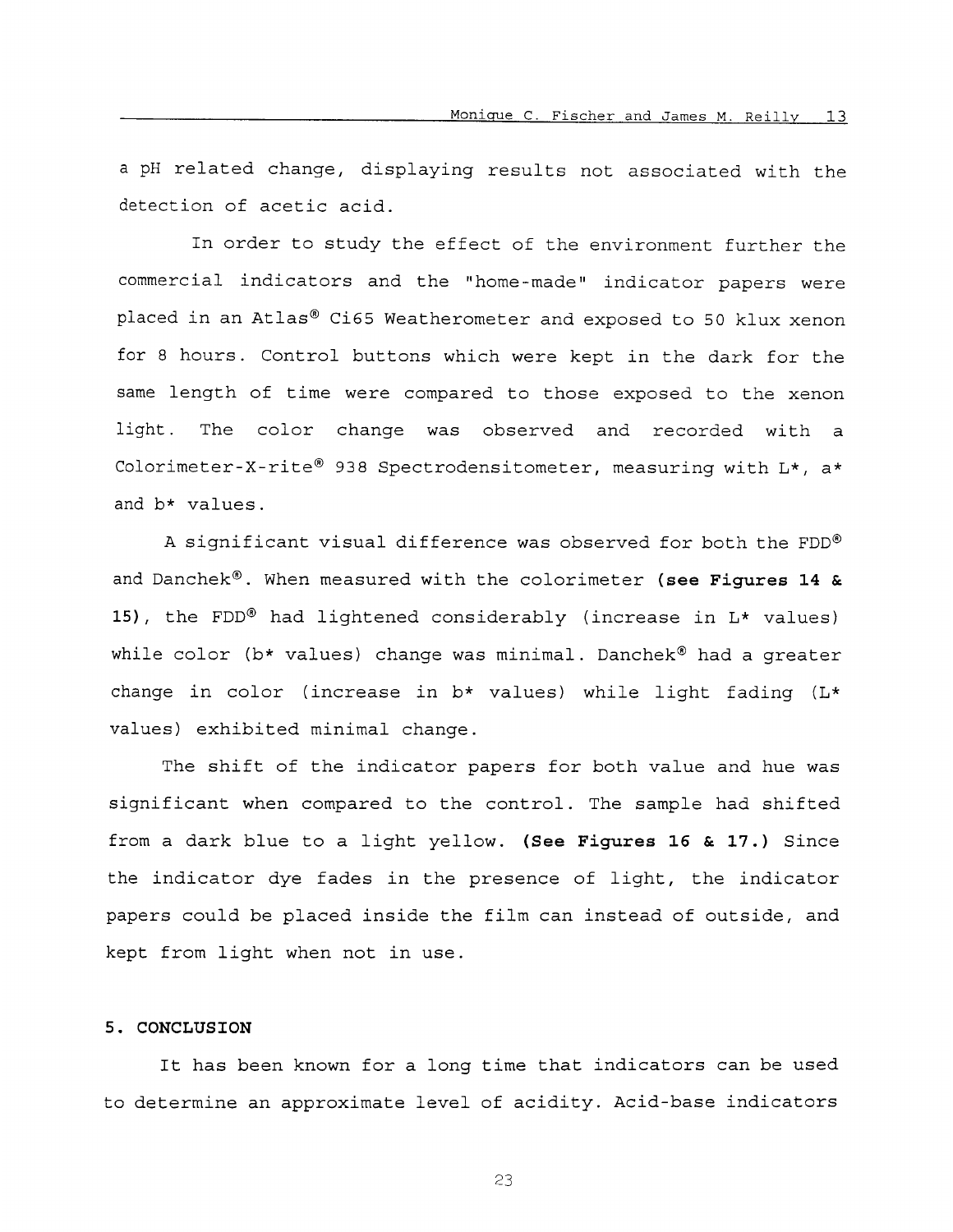do seem to offer a way of quickly determining an approximate acidity level of the film. However, inherent problems with all indicators may limit the use of these products. All acid-base indicators, including the two commercial indicators tested in this study are sensitive to atmospheric pollutants, light and relative humidity. This may produce false results if the product is not used for its intended purpose. A possible solution is to protect the indicators in the dark until use.

Of the various "home-made" indicators studied, bromcresol green on filter paper gave the most promising results. The addition of base increased its ease *of* use since color change was easier to distinguish (blue to green to yellow instead of green to yellow). Therefore, it may be a more reliable "short-term" monitor when determining an approximate acidity level. atmospheric pollutants, light, and relative humidity also affect it. The factors of

Since acid-base indicators could be used as tools in measuring acidity levels, further development is needed to make them a viable option in detecting acetic acids in film collections. Issues such as shelf life before use, packaging, and the effects of relative humidity and temperature on the ability to detect acidity should be explored further.

# **ACKNOWLEDGMENTS**

This work was in part supported by the National Film Board of Canada, National Archives of Canada and the Canadian Council for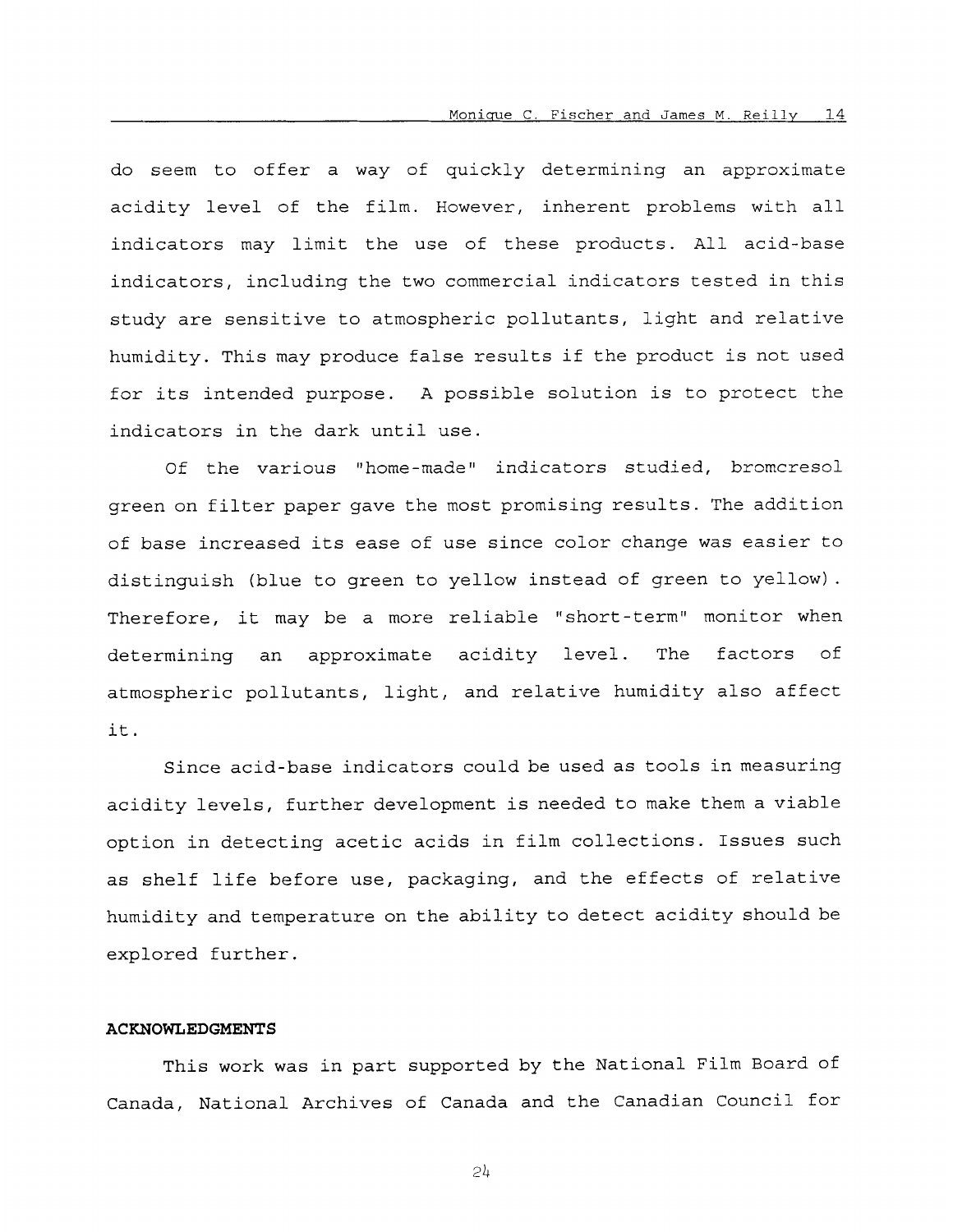Archives.

The authors wish to thank: Dr. Peter Adelstein, Douglas Nishimura, Edward Zinn, Cathy Erbland, Hank Cupriks, Jean-Louis Birgourdan, Karen Santoro and Jane Pestke. We also thank Professor Glen Miller of the Rochester Institute of Technology for allowing the use of his Colorimeter-X-rite® 938 Spectrodensitometer.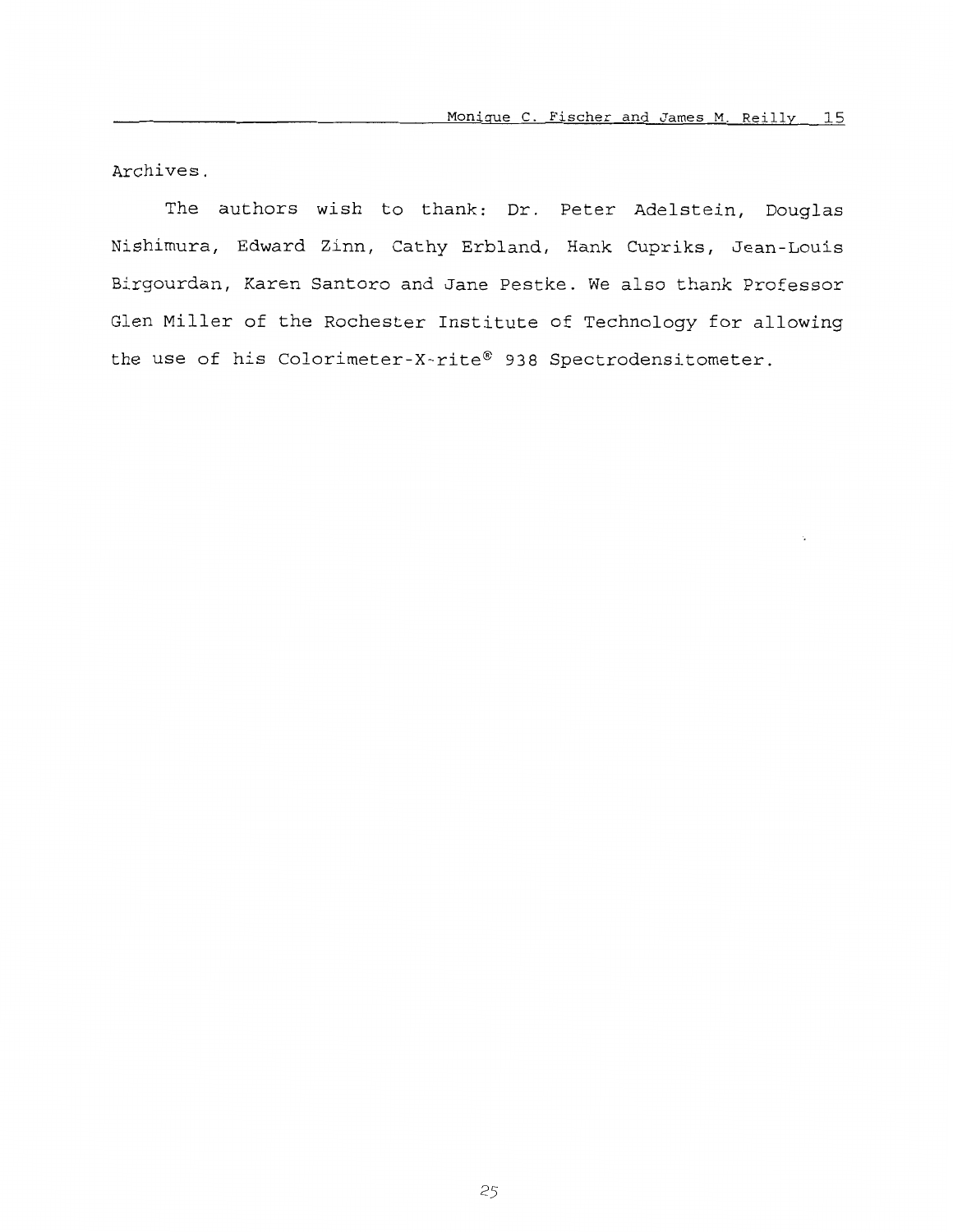#### **REFERENCES**

1) Grzywacz, C., & Dusan C. Stulik. 1991. Passive monitors for the detection of pollutants in museum environments. Paper at the Objects Specialty Group at the Annual Meeting of the American Institute for Conservation: Albuquerque, **NM.** 

2) Grzywacz, C. 1993. Using Passive Sampling Devices to Detect Pollutants in Museum Environments. *ICOM preprints,* 10th Triennial Meeting, ICOM Committee for Conservation, Washington, D.C., pp. 610-615.

*3)* Swider, J. 1990. Indicator Project. Unpublished typescript, Rochester, NY: Image Permanence Institute.

4) Both monitors turned blue when a basic solution was applied to the surface. Bromcresol green is blue when in basic solution and shifts from green to yellow in an acidic solution.

*5) The Merck Index (11th edition).* 1989. Rahway, NJ:Merck & CO., INC.

*6) CRC Handbook of Chemistry and Physics (72nd edition).* 1991. Boca Raton: CRC Press.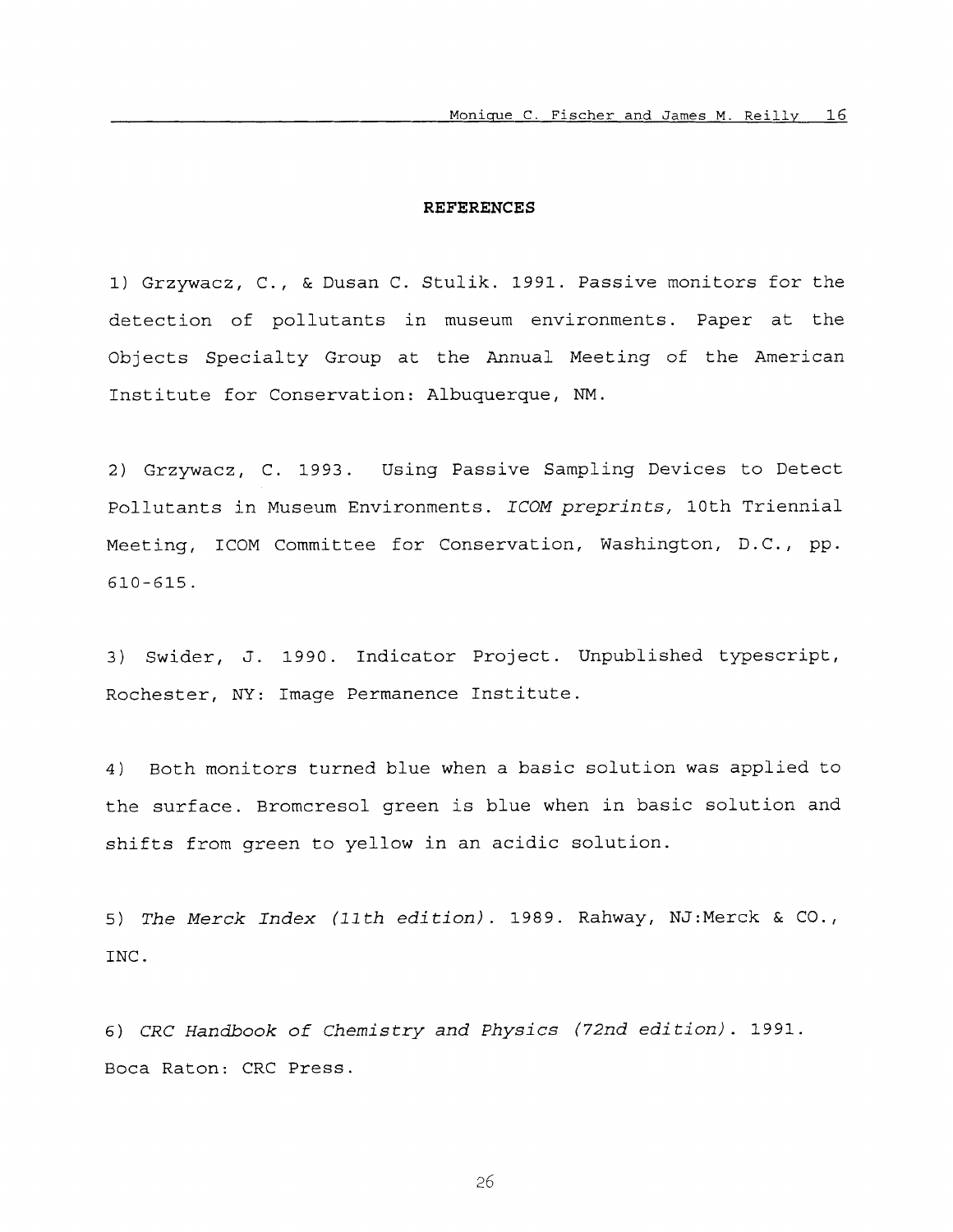*7)* The acidity-titration measurement to determine acidity levels of acetate film was taken from the specifications of ANSI IT9-1 with the following exception: 1.Og of acetate film is placed in 100 ml of water at 38°C for a 24 hour period, in order to leach out the acetic acid. The solution is then titrated in with 0.1N NaOH, using m-cresol purple as the indicator.

The ANSI IT9-1 (1992) p.3 standard states "the cellulose-ester base shall not have a free acidity greater than the equivalent of 0.5ml of 0.1M sodium hydroxide solution per gram of film. The units for free acidity are milliliters per gram.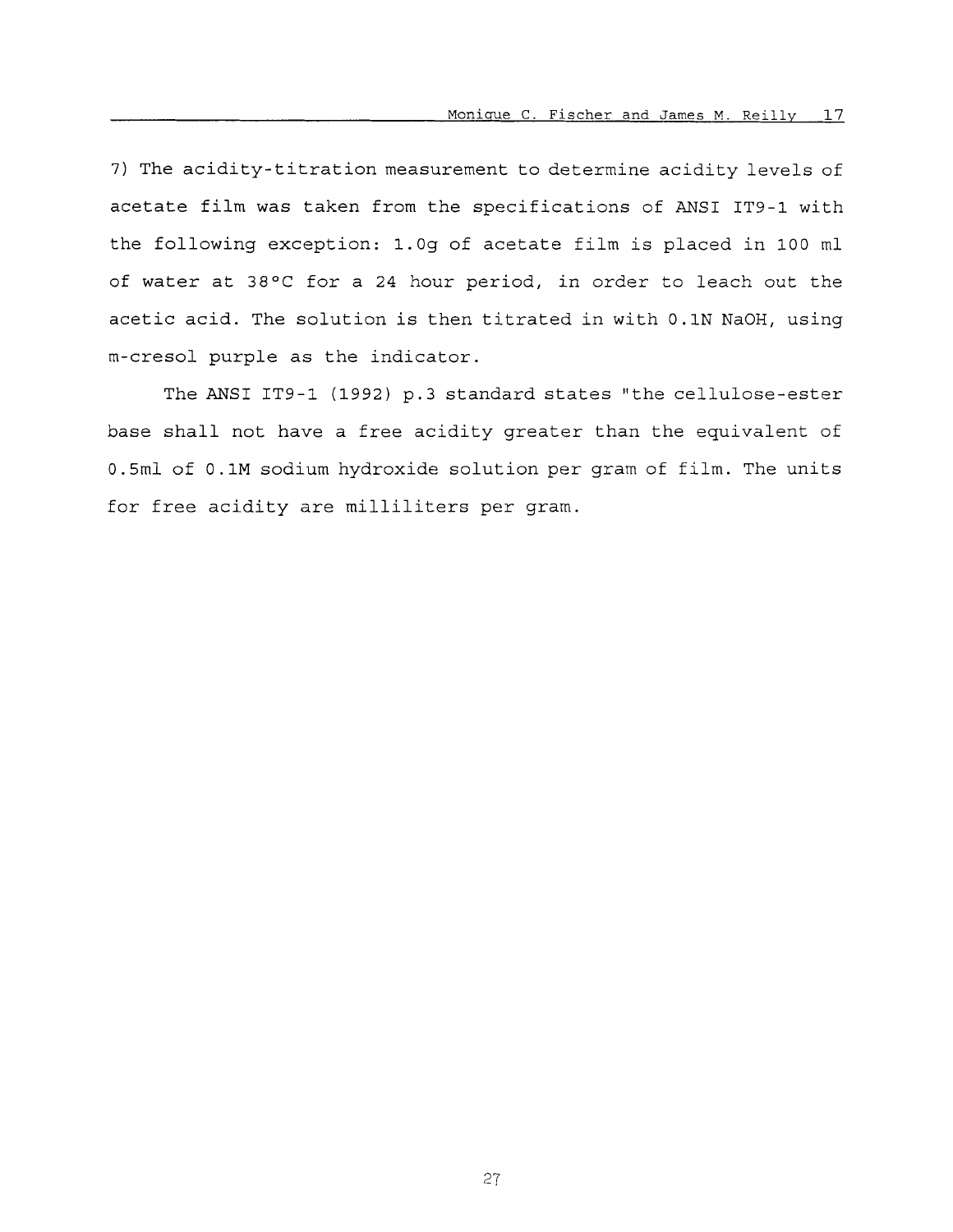### **SOURCES OF MATERIALS**

1. Danchek<sup>®</sup> Farusa Works A/S 3520 Farum DENMARK 2. Film Decay Detector® Bramekamp Technic Trade GMBH Korte Bloeck 52 Hamburg 65 GERMANY D-22397 3. Whatman@ Filter Paper 9 Bridewell P1. Clifton, NJ 07014 (201) -773-5800 4. Indicators VWR Scientific P.O. Box 1050 Rochester, NY 14603 (716) -247-0610 5. 35mm color-motion picture print film on triacetate base Eastman Kodak" Company Rochester, NY 14650 1-800-242-2424 6. Colorimeter-X-rite" 938 Spectrodensitometer X-rite 3100 44th Street, S.W. Grandville, MI 49418 (616) -534-7663 7. Atlas® Ci65 Weatherometer **Atlas** Electric Devices Company 4114 North Ravenwoods Ave. Chicago, IL 60613 (312) -327-4520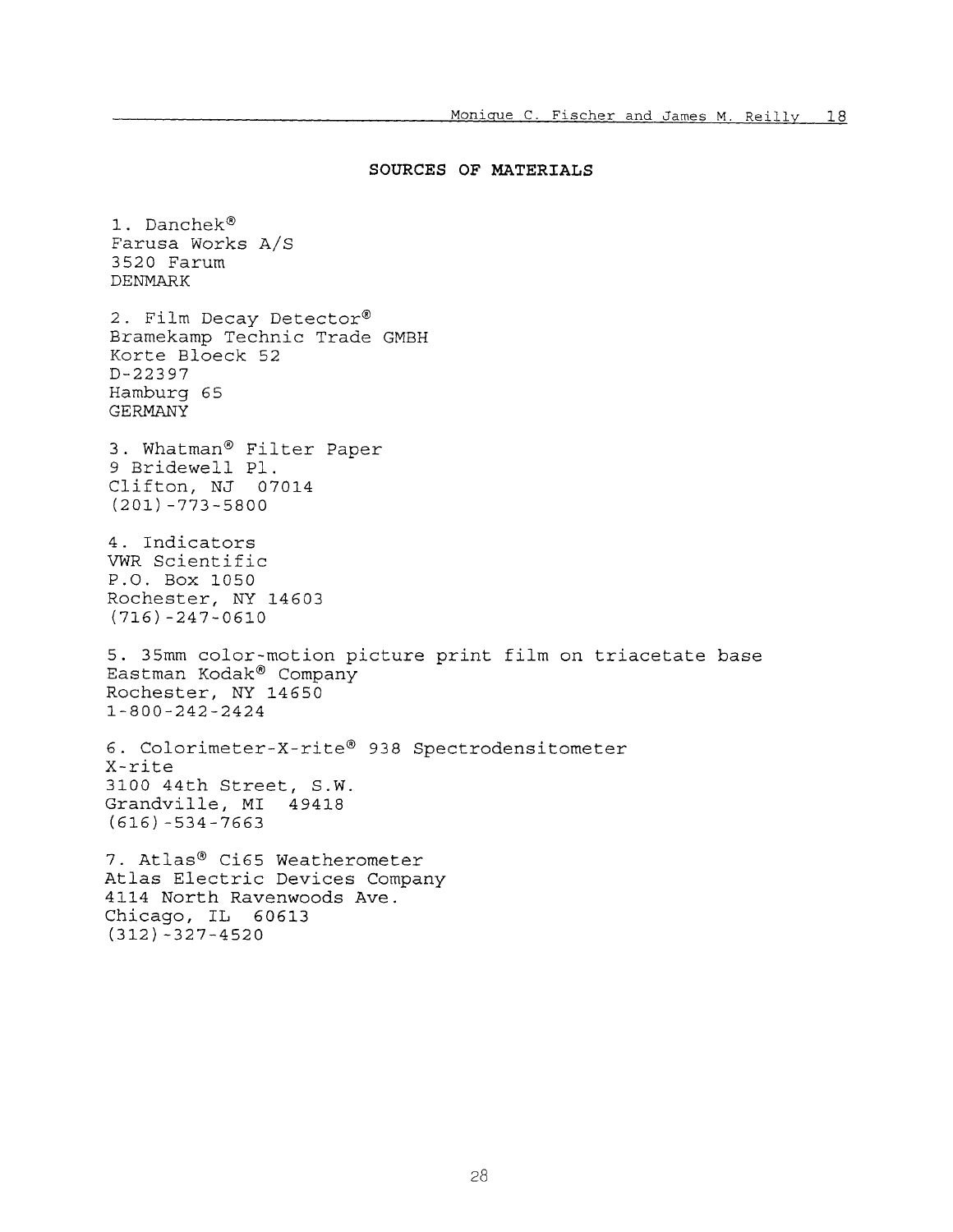#### **BIOGRAPHIES**

Monique C. Fischer is a Getty Fellow in photograph conservation at the Northeast Document Conservation Center. She previously interned at the Image Permanence Institute at Rochester Institute *of*  Technology in Rochester, New York, and The International Museum of Photography at the George Eastman House. She holds a master's degree in art conservation from the University of Delaware/ Winterthur Museum, and a bachelor's degree in chemistry from Smith College, Northampton, MA. Address: Northeast Document Conservation Center, 100 Brickstone Square, Andover, MA, 01810.

James M. Reilly holds a master's degree from the State University *of* New York at Buffalo. He is the Director of The Image Permanence Institute at Rochester Institute of Technology in Rochester, New York. The Image Permanence Institute is an academic research lab with a staff of nine persons dedicated to image preservation and education of preservation professionals. It is co-sponsored by the Society for Imaging Science and Technology. Mr Reilly is the author of numerous technical articles on photograph preservation. He has written two books, most recently Care and Identification of 19th Century Photoqraphic Prints, published by Kodak in 1986. Address: Image Permanence Institute, Rochester Institute *of* Technology, Frank E. Gannett Memorial Building, P.O. Box 9887, Rochester, *NY,*  14623.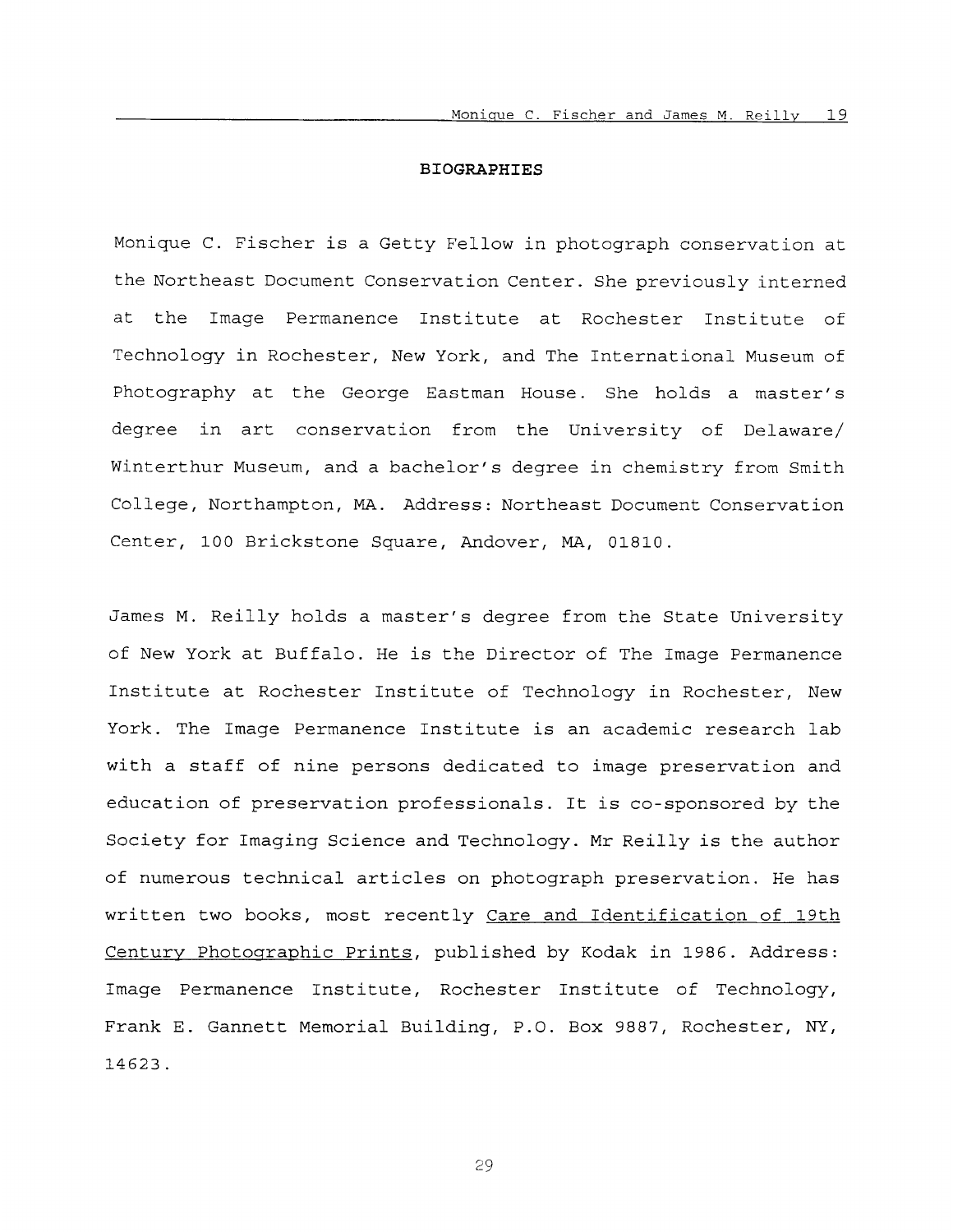### **LIST OF ILLUSTRATIONS**

Figure 1: Effect of Acidity on Light Value Change of FDD Indicator (Indicator in 1OO'x 35 mm metal can with 50' film for 5 days)

Figure 2: Effect of Acidity on Color Change of FDD Indicator (Indicator in 1OO'x 35 mm metal can with 50' film for 5 days)

Figure 3: Change of Lightness Value of Bromcresol Green Indicator with Time

Figure 4: Change of Color of Bromcresol Green Indicator with Time

Figure 5: Effect of Film Acidity on Light Value Change of Bromcresol Green Indicator (Indicator in 1OO'x 35 mm metal can with 50' film)

Figure *6:* Effect of Film Acidity on Color Change of Bromcresol Green Indicator (Indicator in 1OO'x 35 mm metal can with 50' film)

Figure 7: Effect of Solvent on Lightness Sensitivity of Bromcresol Green Indicator

Figure 8: Effect of Solvent on Color on Lightness Sensitivity of Bromcresol Green Indicator

Figure 9: Effect of pH on the Sensitivity of Bromcresol Green Indicator (5 days)

Figure 10: Effect of Substrate on Lightness Sensitivity of Bromcresol Green Indicator

Figure 11: Effect of Substrate on Color Sensitivity of Bromcresol Green Indicator

Figure 12: Effect *of* Relative Humidity on Lightness Sensitivity of Bromcresol Green Indicator (Two 100' x 35 mm metal cans with 50' film - one conditioned at 50% RH and the other at 20% RH)

Figure 13: Effect of Relative Humidity on Color Sensitivity of Bromcresol Green Indicator (Two 100' x 35 mm metal cans with 50' film - one conditioned at 50% RH and the other at 20% RH)

Figure 14: Effect of Light on Lightness Sensitivity of Commercial Indicators (High intensity daylight 50 klux - xenon for 8 hours)

Figure 15: Effect of Light on Color Sensitivity of Commercial Indicators (High intensity daylight 50 klux - xenon for 8 hours)

Figure **16:**  Effect of Light On Lightness Sensitivity of Bromcresol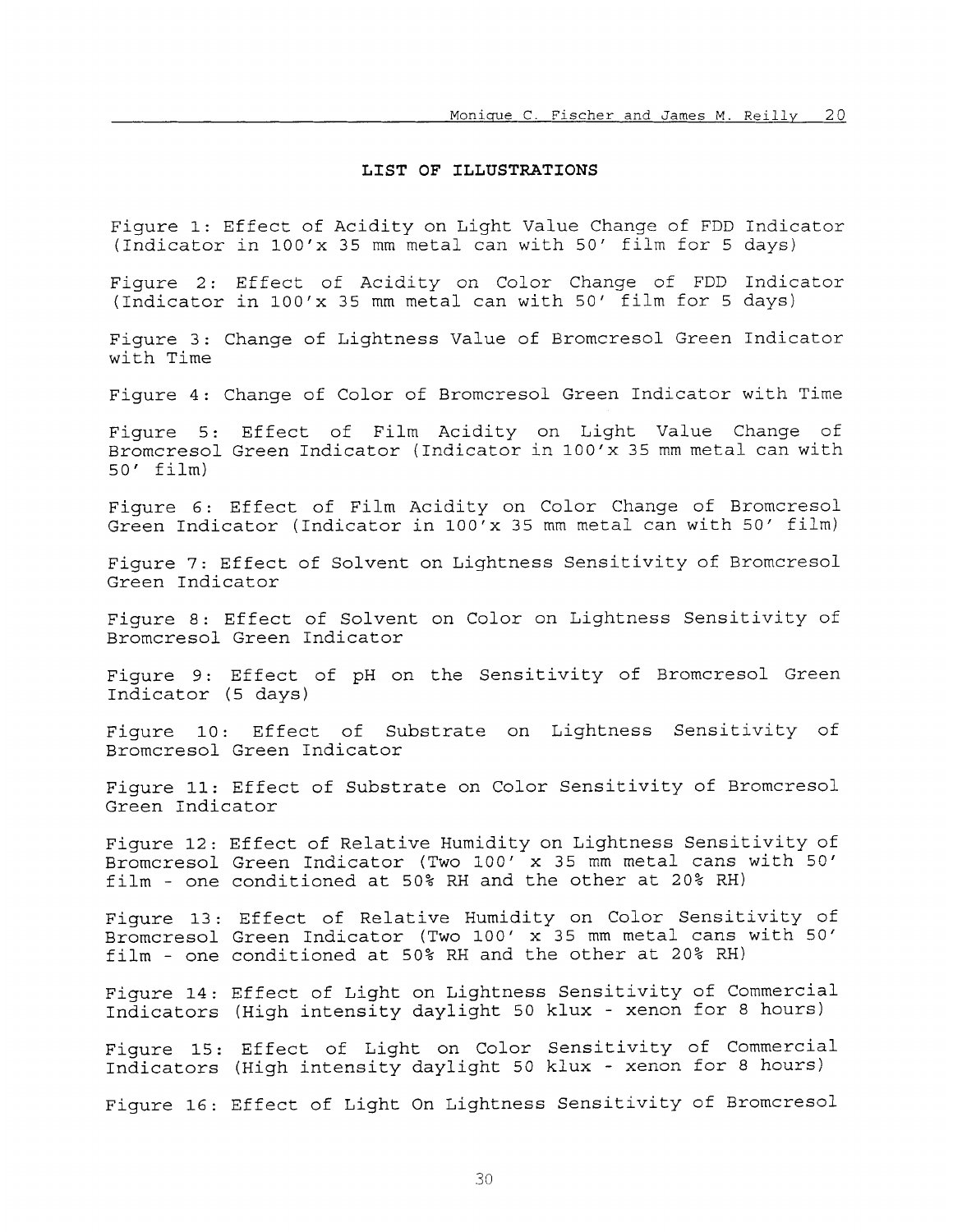Green Indicator Paper (High intensity daylight 50 klux - xenon for 8 hours)

Figure 17: Effect of Light On Color Sensitivity of Bromcresol Green Indicator Paper (High intensity daylight 50 klux - xenon for 8 hours)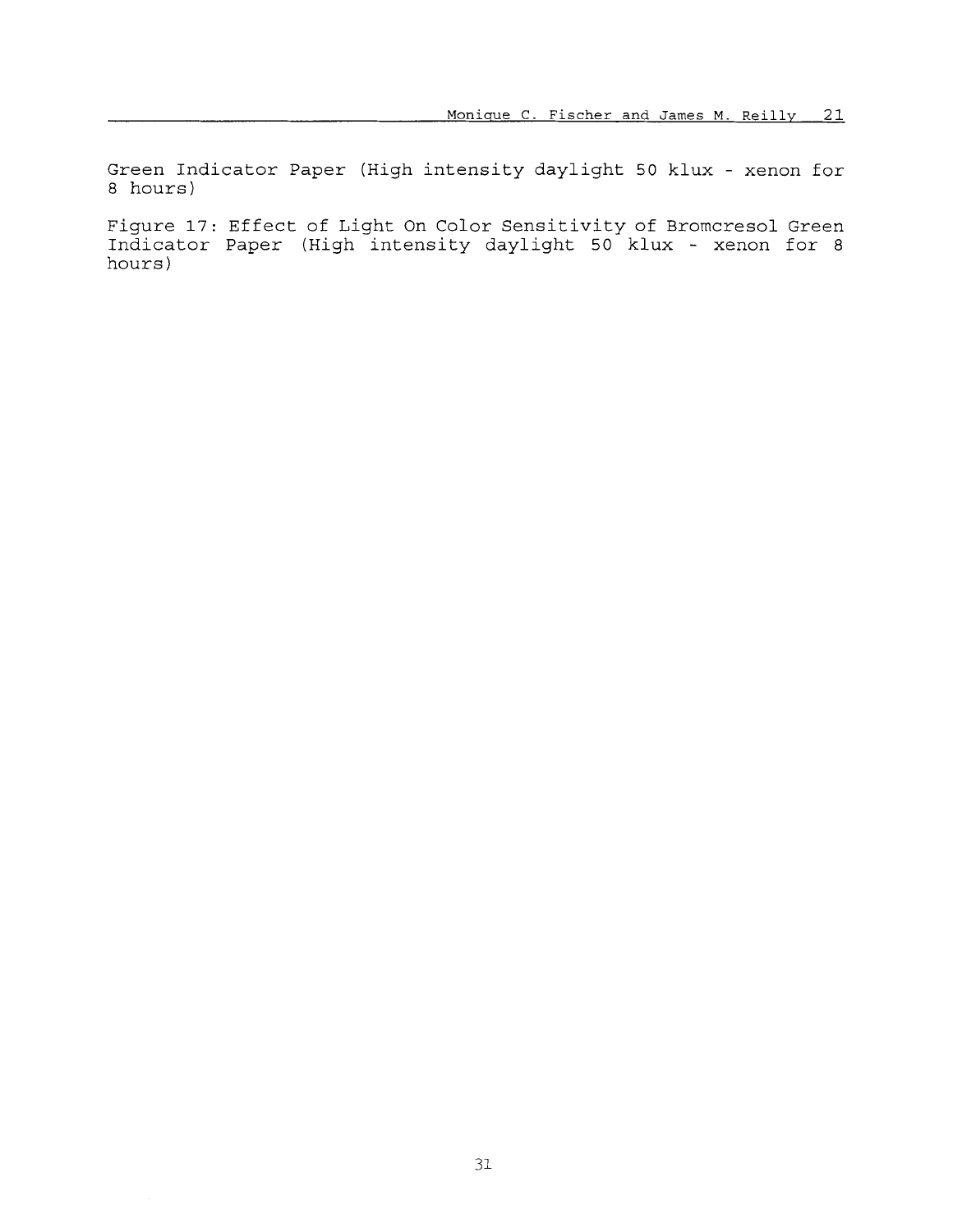

**FREE ACIDITY LEVELS** 



FREE ACIDITY LEVELS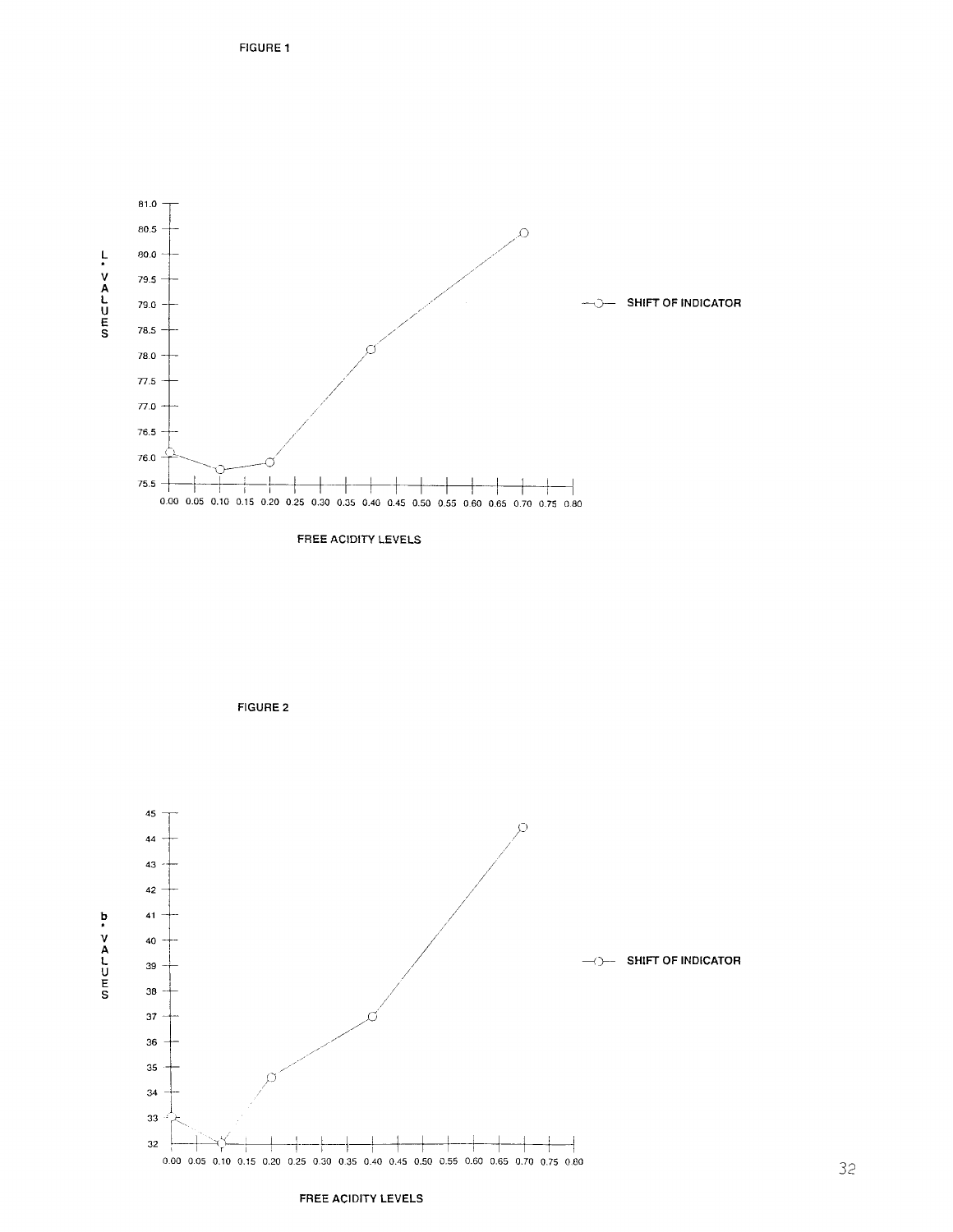FIGURE 3







|                       | $ -$ 0.7 FREE ACIDITY          |
|-----------------------|--------------------------------|
|                       | $ \bigcirc$ - 0.4 FREE ACIDITY |
| - - A - -             | <b>0.2 FREE ACIDITY</b>        |
| $\cdots$ . $\cdots$ . | 0.1 FREE ACIDITY               |
|                       | 0.0 FREE ACIDITY               |
| and provide           | NO FILM.                       |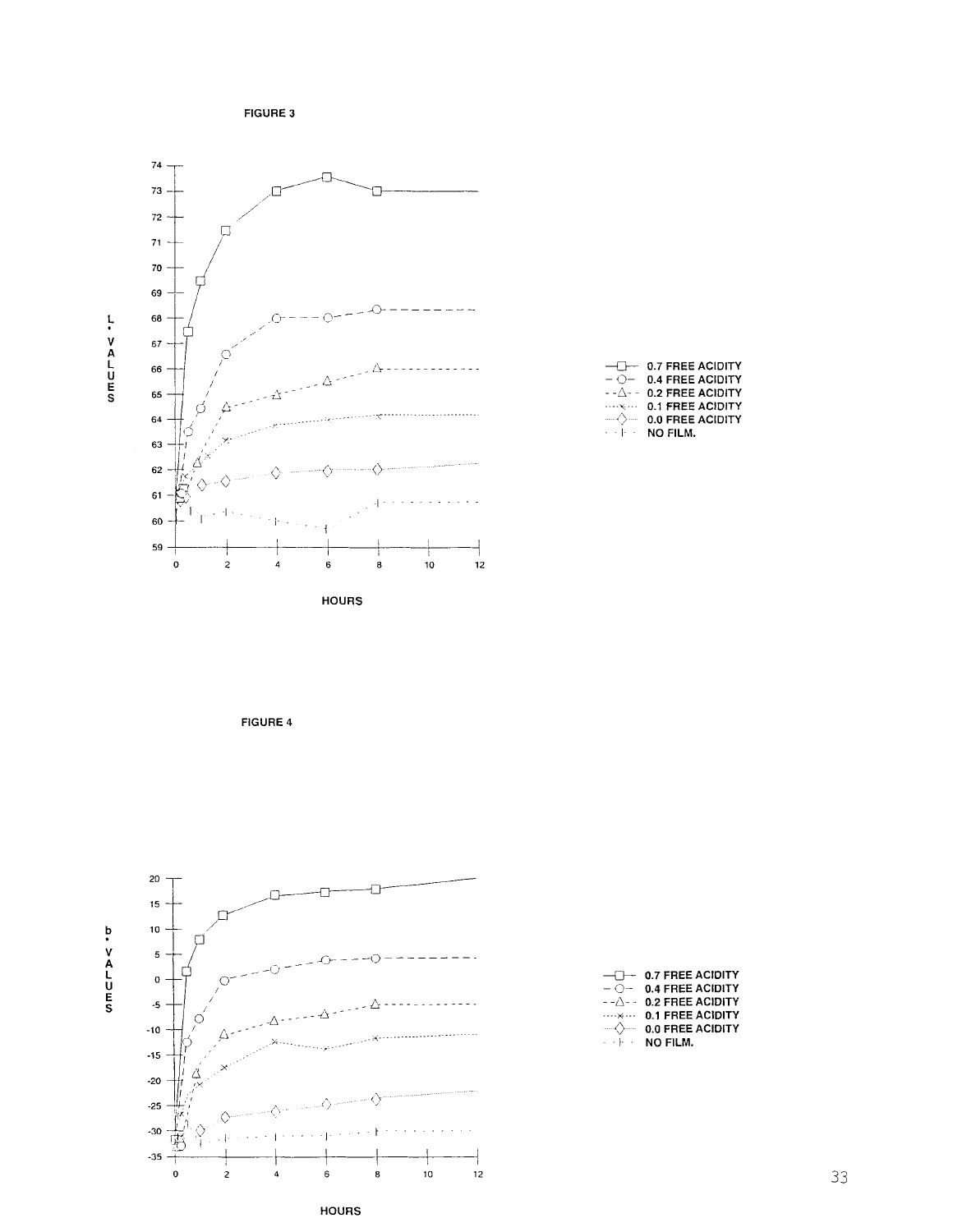

**FREE ACIDITY LEVELS** 





#### **FREE ACIDITY LEVELS**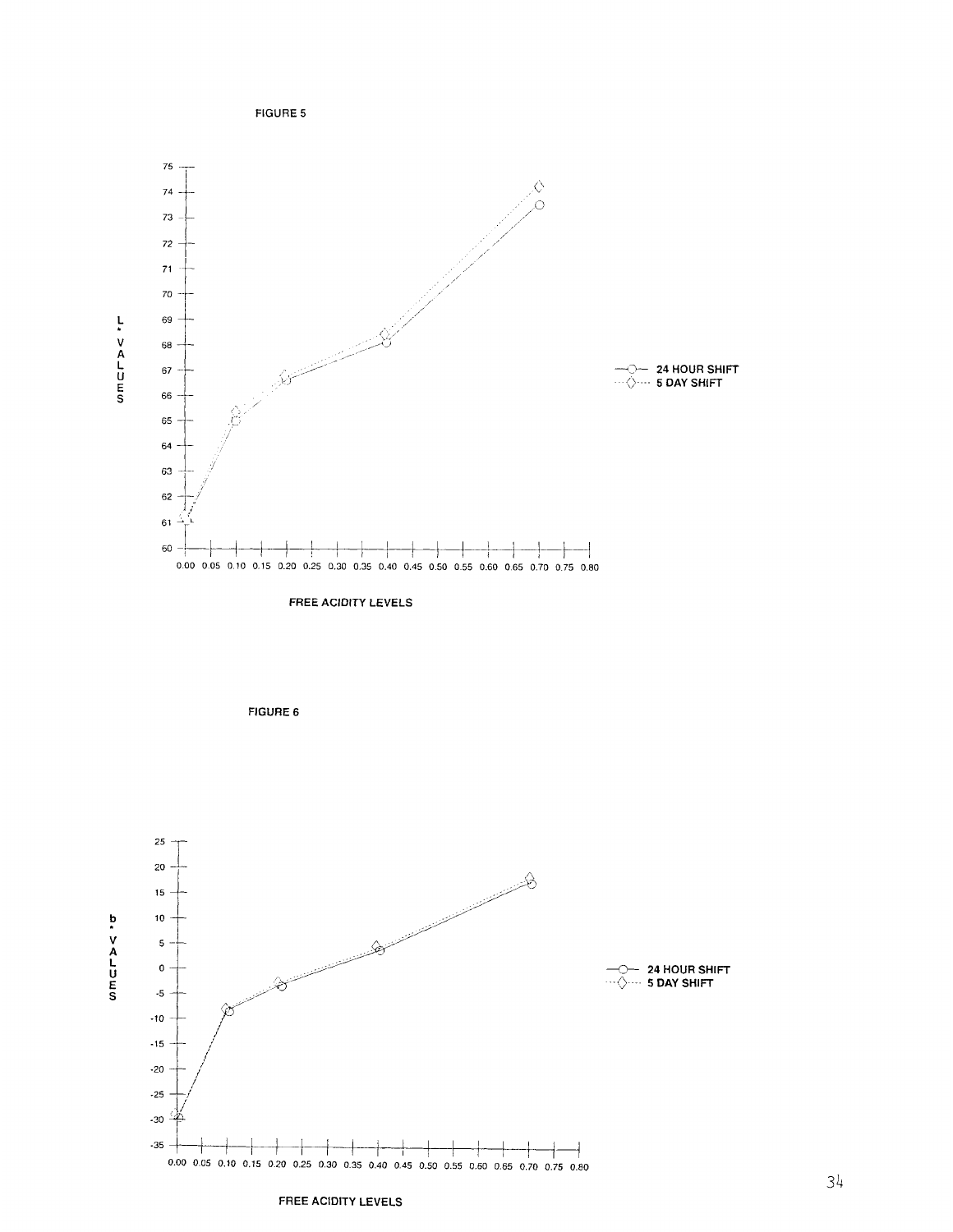



 $12$  $10$ . 8  $\mathbf 6$  $\boldsymbol{4}$  $\mathbf 2$ 

> $\pmb{0}$  $-2$

 $\overline{\phantom{a}}$  $\textbf{-6}$  $-8$  $-10$  $^{\circ}12$  $\mathbf{-14}$  $-16$  $-18$ 

FREE ACIDITY LEVELS

 $0.00\ \ \, 0.05\ \ \, 0.10\ \ \, 0.15\ \ \, 0.20\ \ \, 0.25\ \ \, 0.30\ \ \, 0.35\ \ \, 0.40\ \ \, 0.45\ \ \, 0.50\ \ \, 0.55\ \ \, 0.60\ \ \, 0.65\ \ \, 0.70\ \ \, 0.75\ \ \, 0.80$ 

 $\begin{array}{c}\n\cdots \diamond \cdots \quad \text{ALCOHOL} \\
\longleftarrow \circ \cdots \quad \text{WATER}\n\end{array}$ 

⊹⊦ ⊣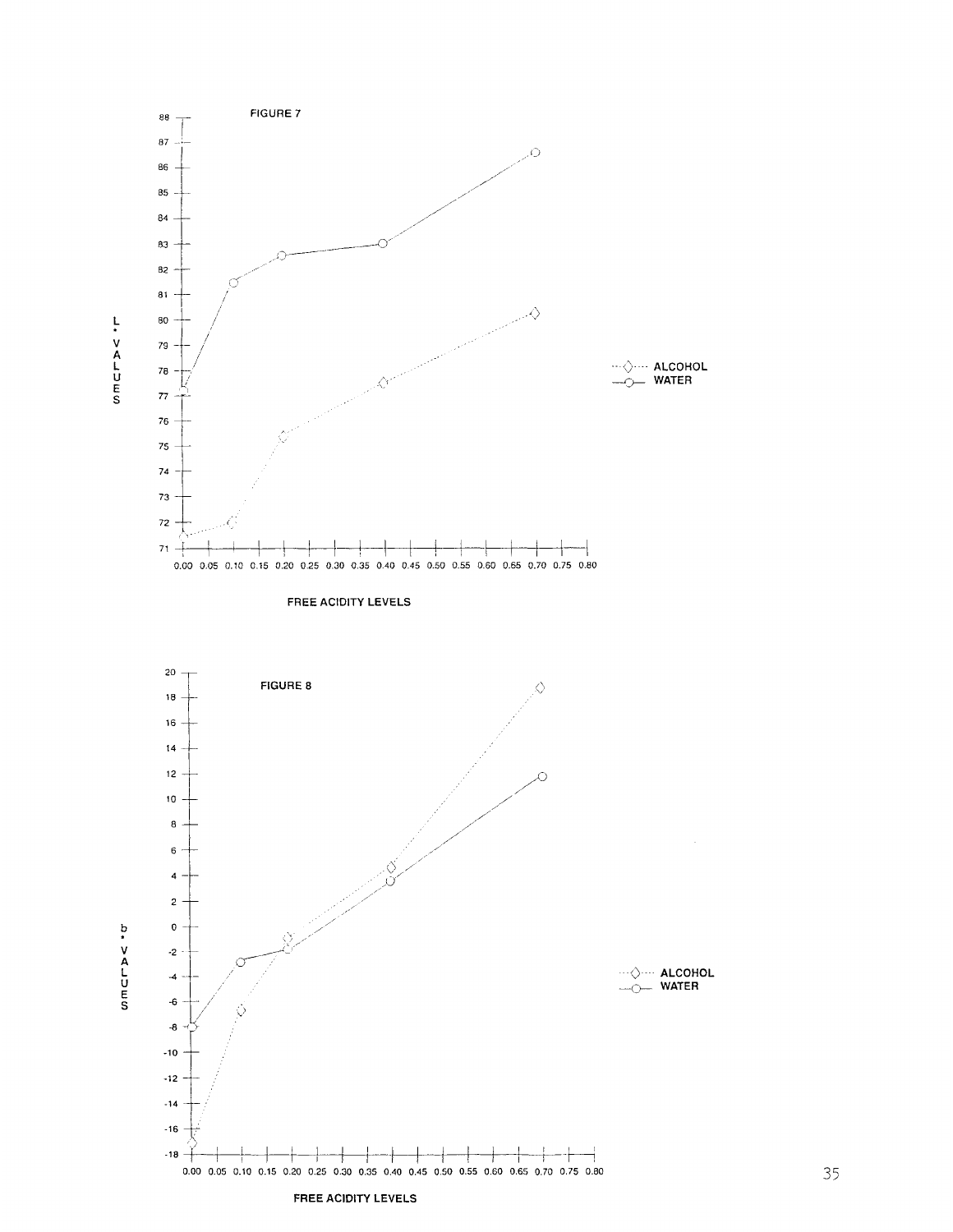

**FREE ACIDITY LEVELS**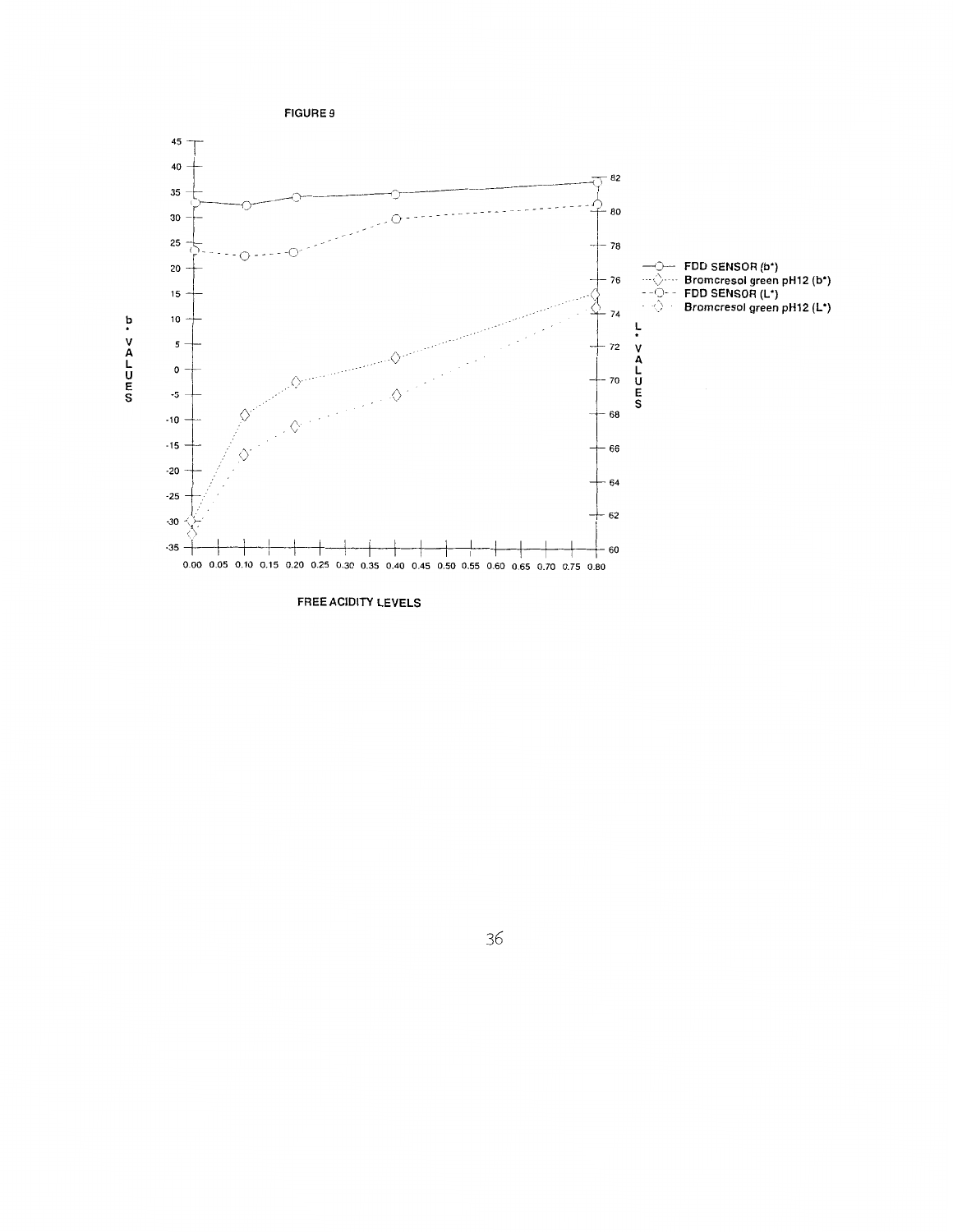





FREE ACIDITY LEVELS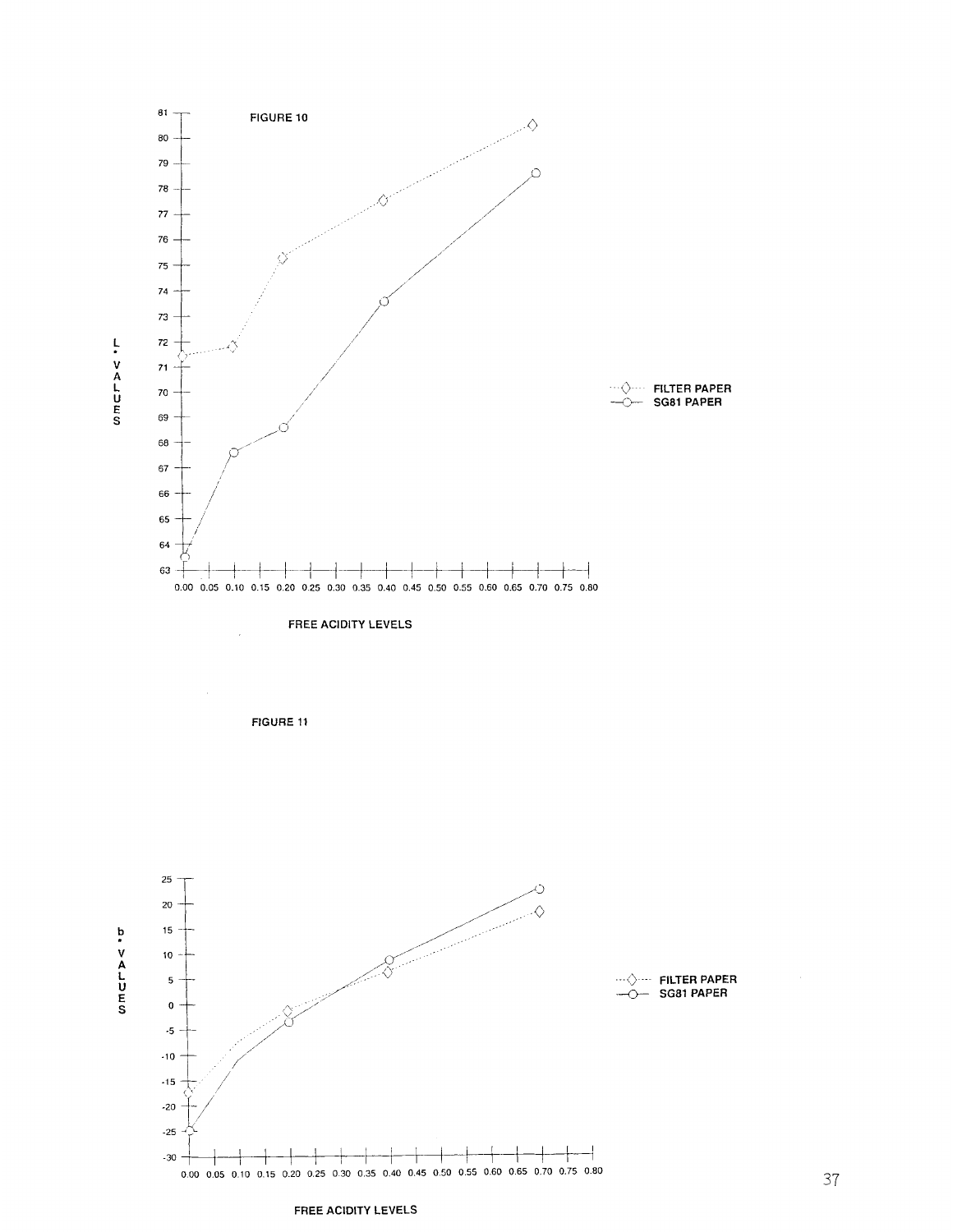FIGURE 12



**HOURS** 



**HOURS**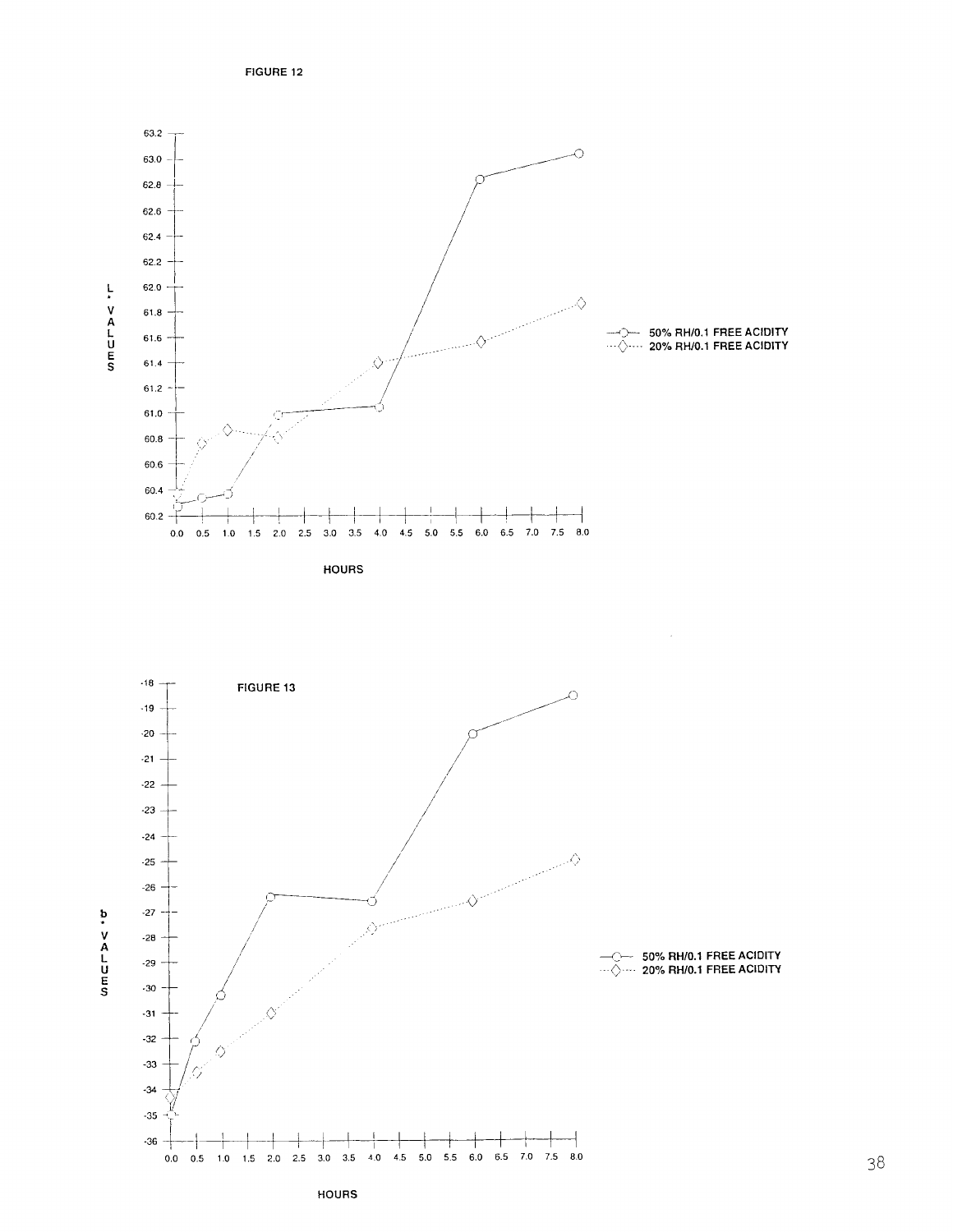

**HOURS** 





**HOURS**